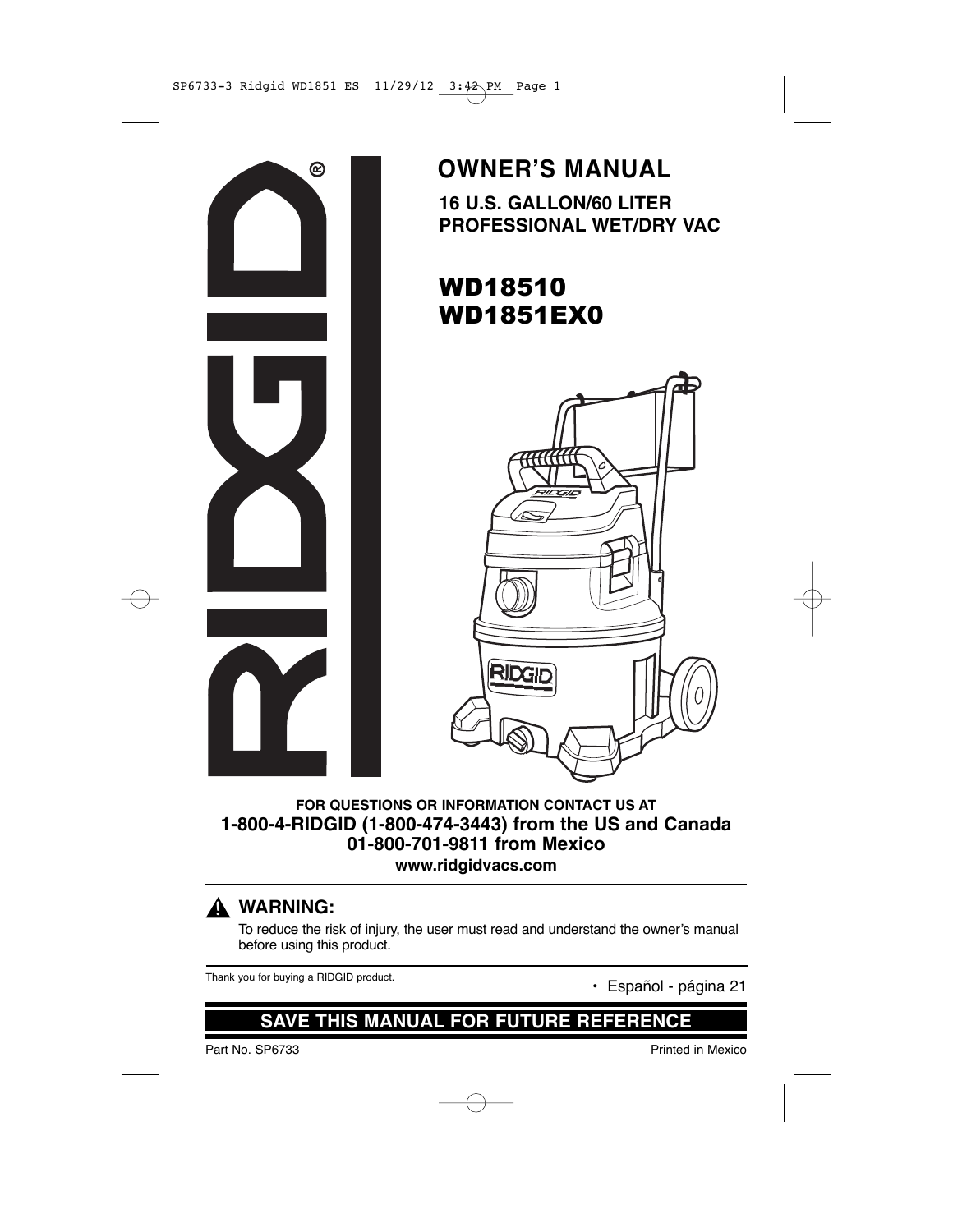### **Table of Contents**

| Page                                     |
|------------------------------------------|
|                                          |
| Unpacking and Checking Carton Contents 4 |
|                                          |
| Carton Contents List. 4                  |
| Filter Replacement and Installation 6    |
|                                          |
| Installing Handle8                       |
| Removing Handle8                         |
| Installing Tool Holder 9                 |
| Wet/Dry Vac Assembly. 9                  |
|                                          |
| Vacuuming Dry Materials 11               |
| Vacuuming Liquids 11                     |
|                                          |

# **IMPORTANT SAFETY INSTRUCTIONS**

Safety is a combination of using common sense, staying alert, and knowing how your Wet/Dry vacuum cleaner ("Vac") works.

### **Safety Signal Words**

**DANGER:** Indicates a hazardous **!** situation which, if not avoided, **will** result in death or serious injury.

**WARNING:** Indicates a hazardous **!** situation which, if not avoided, **could** result in death or serious injury.

**CAUTION:** Indicates a hazardous **!** situation which, if not avoided, **could** result in minor or moderate injury.

When using your Vac, always follow basic safety precautions including the following:

#### **WARNI !**

**- To reduce the risk of fire, electric shock, or injury:**

- Read and understand this manual and all labels on the Vac before operating.
- Use only as described in this manual.
- Do not leave Vac running while unattended - you may fail to notice important signs indicating abnormal operation such as loss of suction, debris/liquid exiting exhaust, or abnormal motor noises. Immediately stop using Vac if you notice these signs.
- Do not leave Vac when plugged in. Unplug from outlet when not in use and before servicing.
- Sparks inside the motor can ignite flammable vapors or dust. To reduce the risk of fire or explosion, do not use near combustible liquids, gases, or dusts, such as gasoline or other fuels, lighter fluid, cleaners, oil-based paints, natural gas, coal dust, magnesium dust, grain dust, aluminum dust, or gun powder.
- Do not vacuum anything that is burning or smoking, such as cigarettes, matches, or hot ashes.
- Do not vacuum drywall dust, cold fireplace ash, or other fine dusts with standard filter. These may pass through the filter and be exhausted back into the air. Use a fine dust filter instead.
- To reduce the risk of inhaling toxic vapors, do not vacuum or use near toxic or hazardous materials.
- To reduce the risk of electric shock. do not expose to rain or allow liquid to enter motor compartment. Store indoors.
- Do not allow to be used as a toy. Close attention is necessary when used by or near children.
- Do not use with a torn filter or without filter installed except when vacuuming liquids as described in this manual. Dry debris ingested by the impeller may damage the motor or be exhausted into the air.
- Turn off Vac before unplugging.
- To reduce the risk of injury from accidental starting, unplug power cord before changing or cleaning filter.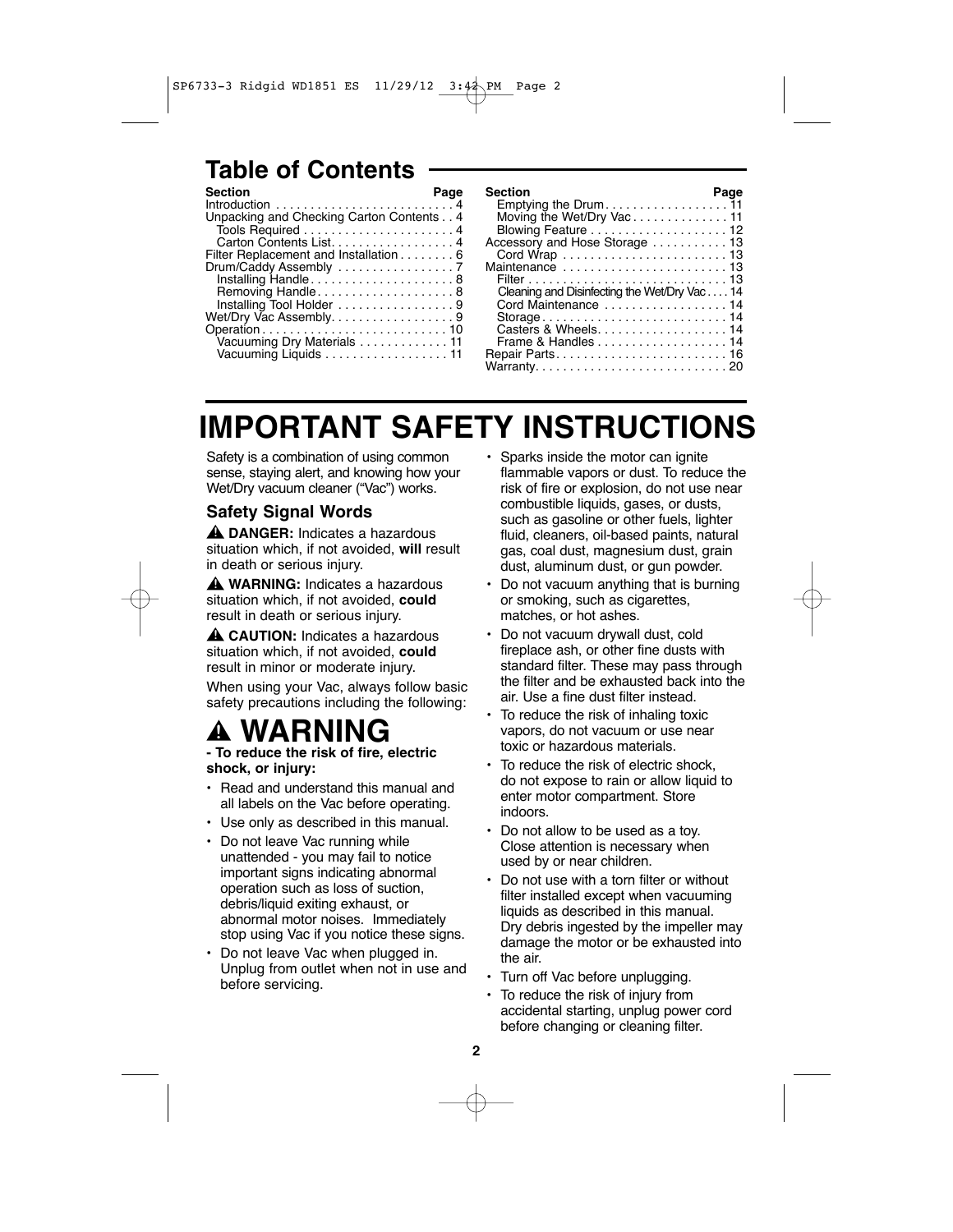- Do not unplug by pulling on cord. To unplug, grasp the plug, not the cord.
- Do not use with damaged cord, plug or other parts. If your Vac is not working as it should, has missing parts, has been dropped, damaged, left outdoors, or dropped into water, call customer service.
- Do not pull or carry by cord, use cord as handle, close a door on cord, or pull cord around sharp edges or corners. Do not run Vac over cord. Keep cord away from heated surfaces.
- Do not handle plug, switch, or the Vac with wet hands.
- Use only extension cords that are rated for outdoor use. Extension cords in poor condition or too small in wire size can pose fire and shock hazards. To reduce the risk of these hazards, be sure the cord is in good condition and that liquid does not contact the connection. Do not use an extension cord with conductors smaller than 16 gauge (AWG) in size. To reduce power loss, use a 14 gauge extension cord if 25 to 50 ft. long and 12 gauge for 50 ft. or longer.
- This Vac is double-insulated, eliminating the need for a separate grounding system. Use only identical replacement parts. Read the instructions for Servicing Double-Insulated Wet/Dry Vacs.
- Do not put any object into ventilation openings. Do not vacuum with any ventilation openings blocked; keep free of dust, lint, hair or anything that may reduce air flow.
- Keep hair, loose clothing, fingers, and all parts of body away from openings and moving parts.
- To reduce the risk of falls, use extra care when cleaning on stairs.
- To reduce the risk of back injury or falls, do not lift a Vac that is heavy with liquid or debris. Partially empty by scooping debris or draining liquid.
- To reduce the risk of personal injury or damage to Vac, use only Ridgid recommended accessories.
- When using as a blower:
	- Direct air discharge only at work area.
	- Do not direct air at bystanders.
	- Keep children away when blowing.
	- Do not use blower for any job except blowing dirt and debris.
	- Do not use as a sprayer.
	- Wear safety eyewear.
- To reduce the risk of eye injury, wear safety eyewear. The operation of any utility Vac or blower can result in foreign objects being blown into the eyes, which can result in severe eye damage.

### **CAUTION: !**

- To reduce the risk of hearing damage, wear ear protectors when using for extended time or in a noisy area.
- For dusty operations, wear dust mask.
- Static shocks are common when the relative humidity of the air is low. Vacuuming fine debris with your Vac can deposit static charge on the hose or Vac. To reduce the frequency of static shocks in your home or when using this Vac, add moisture to the air with a humidifier.

Observe the following warnings that appear on the motor housing of your Vac:



GROUNDING NOT REQUIRED. WHEN SERVICING USE ONLY IDENTICAL REPLACEMENT PARTS.

**WARNING: For your own safety, ! read and understand owner's manual. Do not run unattended. Do not pick up hot ashes, coals, toxic, flammable or other hazardous materials. Do not use around explosive liquids or vapors.**

**WARNING: To reduce the risk of ! electric shock - do not expose to rain - store indoors.**

# **SAVE THIS MANUAL**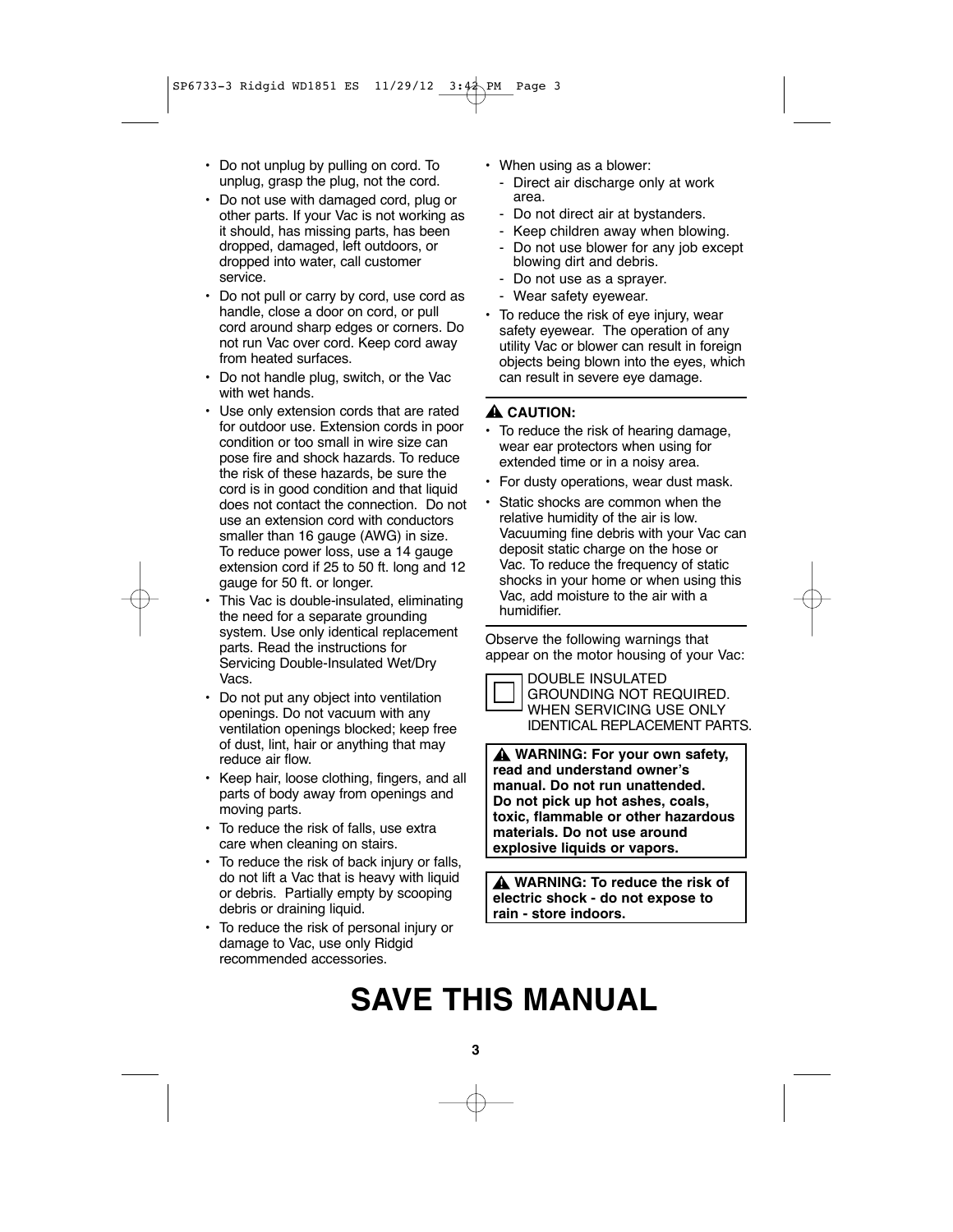### **Introduction**

This Wet/Dry Vac is intended for household use. It may be used for vacuuming wet or dry media and may be used as a blower.

Read this owner's manual to familiarize yourself with the product features and to understand the specific usage of your new Vac.

# **Unpacking and Checking Carton Contents**

### **Tools Required**







**Phillips Screwdriver**

Refer to the assembly sketch for positioning of parts.



Remove contents of carton. Check each item against the Carton Contents List. Call 1-800-4-RIDGID (1-800-474-3443) from the US and Canada, 01-800-701- 9811 from Mexico, or E-mail us at info@ridgid.com if any parts are damaged or missing.

### **Carton Contents List**

| Key          | <b>Description</b>        | Qty |
|--------------|---------------------------|-----|
| A            | Wet/Dry Vac Assembly1     |     |
| $B^*$        | Qwik Lock™ Filter1        |     |
| $C^*$        |                           |     |
| $\Gamma^*$   |                           |     |
| F            | Dual-Flex™ Locking Hose 1 |     |
| F            |                           |     |
| G            |                           |     |
| н            | Crevice Nozzle1           |     |
| L            |                           |     |
| J            | Extension Wands2          |     |
| K            | Muffler/Diffuser1         |     |
| $\mathbf{I}$ | Owner's Manual1           |     |

\* The filter comes preassembled to the power head.

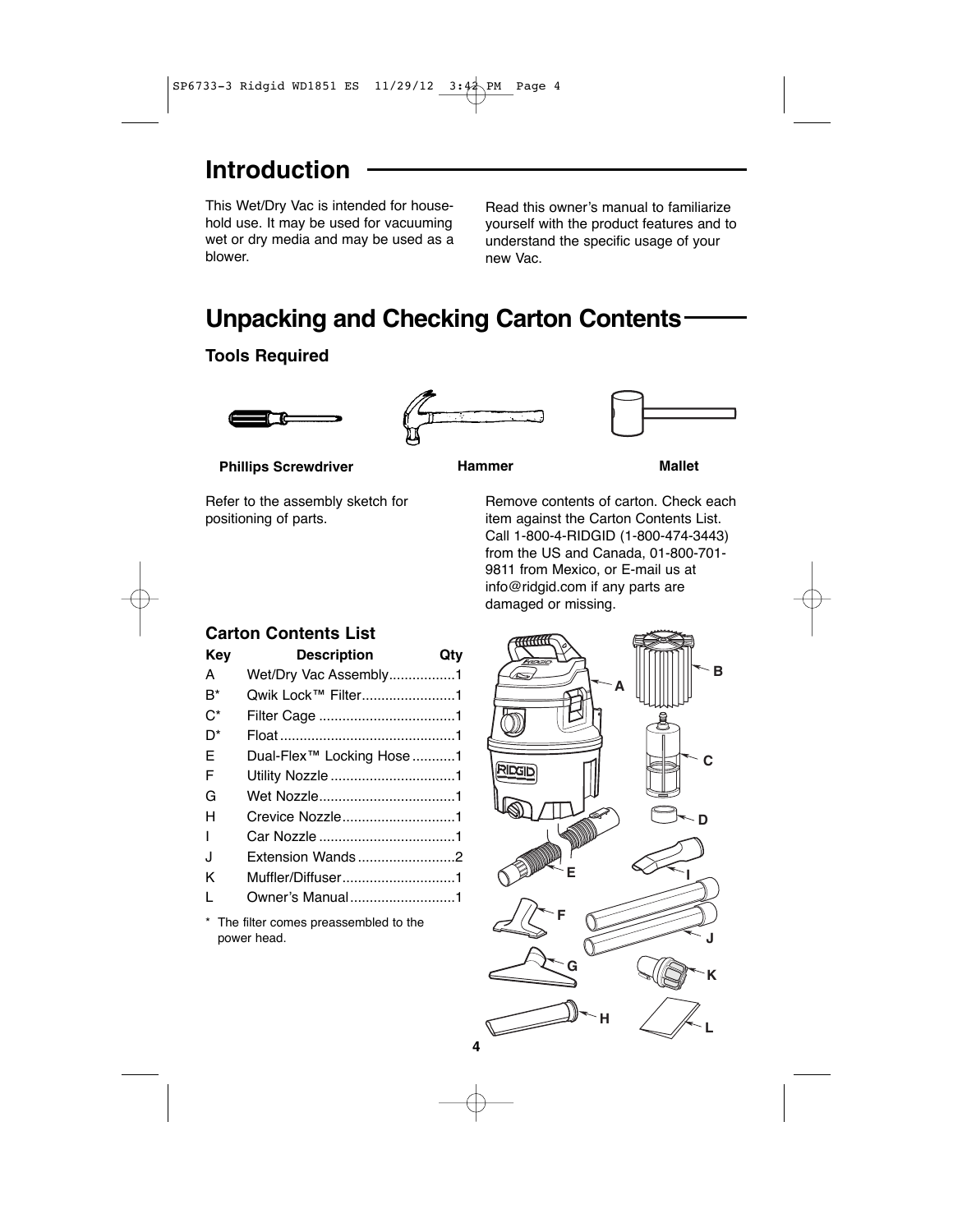# **Unpacking and Checking Carton Contents (continued)**

| Key                                    | <b>Description</b> |  |  |
|----------------------------------------|--------------------|--|--|
| Carton containing the following parts: |                    |  |  |
| м                                      |                    |  |  |
| N                                      |                    |  |  |
| ∩                                      | Metal Handle1      |  |  |
| P                                      |                    |  |  |
| O                                      |                    |  |  |
| R                                      |                    |  |  |
|                                        |                    |  |  |



| Key | <b>Description</b>           |  |  |
|-----|------------------------------|--|--|
|     | Bag of Loose Parts -         |  |  |
|     | Containing the following:    |  |  |
| S.  |                              |  |  |
| т   |                              |  |  |
| U   | Wheel Caps 2                 |  |  |
| v   | Screw, Type AB #10 x 1-3/4 4 |  |  |
|     |                              |  |  |

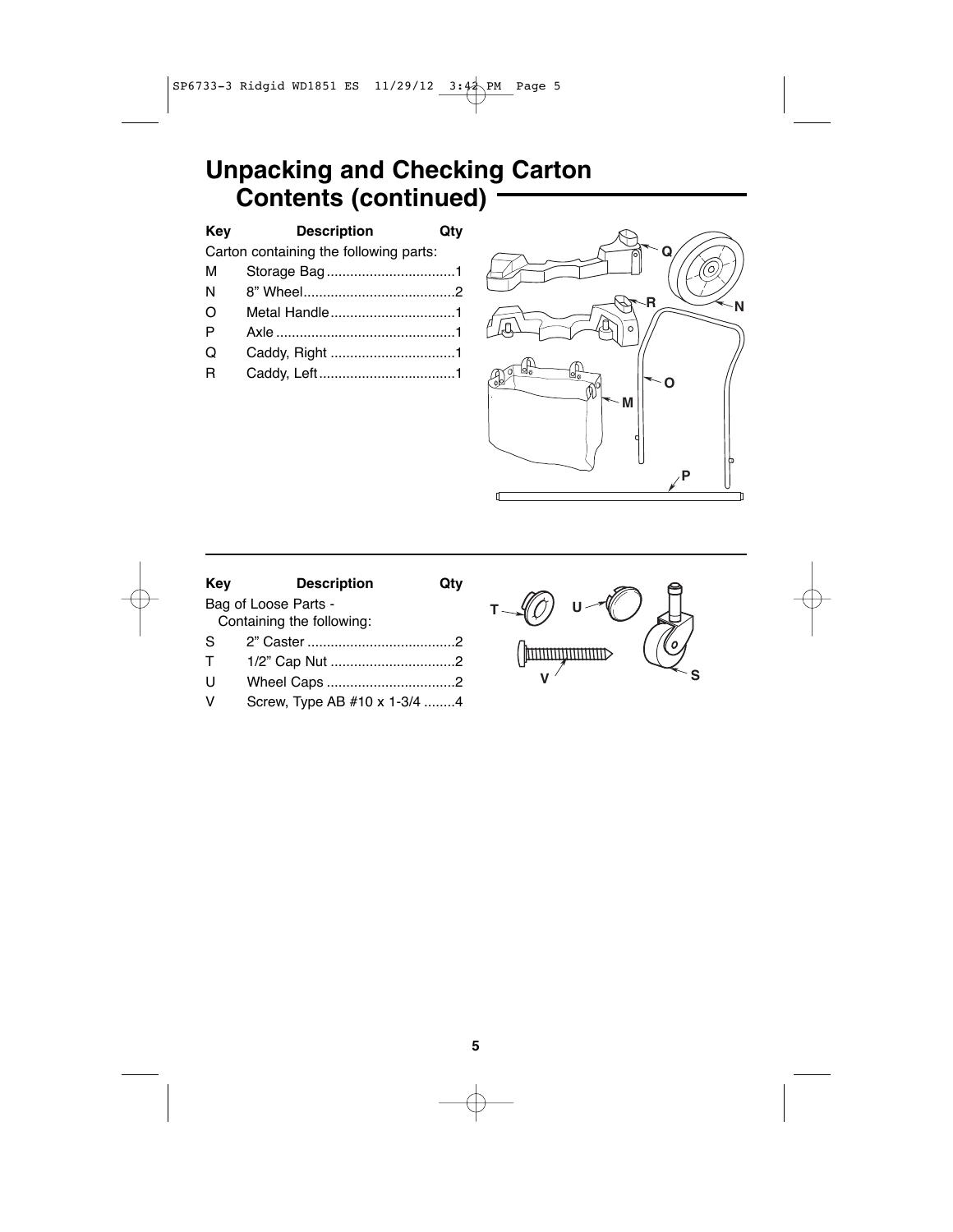### **Filter Removal and Installation**

### **Removal and Installation of the Qwik Lock™ Filter**

### **Filter Removal:**

- 1. Hold the filter tabs of the Qwik Lock™ filter in each hand.
- 2. With one thumb on the Qwik Lock™ stud, which protrudes through the integrated filter plate, lift up on the filter tabs while pushing down on the stud.
- 3. This action will cause the filter to release from the filter cage. Slide filter off cage.

### **Filter Installation:**

- 1. Carefully slide the Qwik Lock™ filter over the filter cage and press down on the outside edge of the filter until the rubber gasket on the bottom of the filter seats securely around the base of the filter cage and against the lid.
- 2. Align the small center hole in the top of the filter over the Qwik Lock™ stud on the filter cage. Press firmly on top of the filter near the stud to allow the filter to snap over the ball on the end of the stud. The filter is now attached.

**NOTE:** Failure to properly seat the bottom gasket could result in debris bypassing the filter.

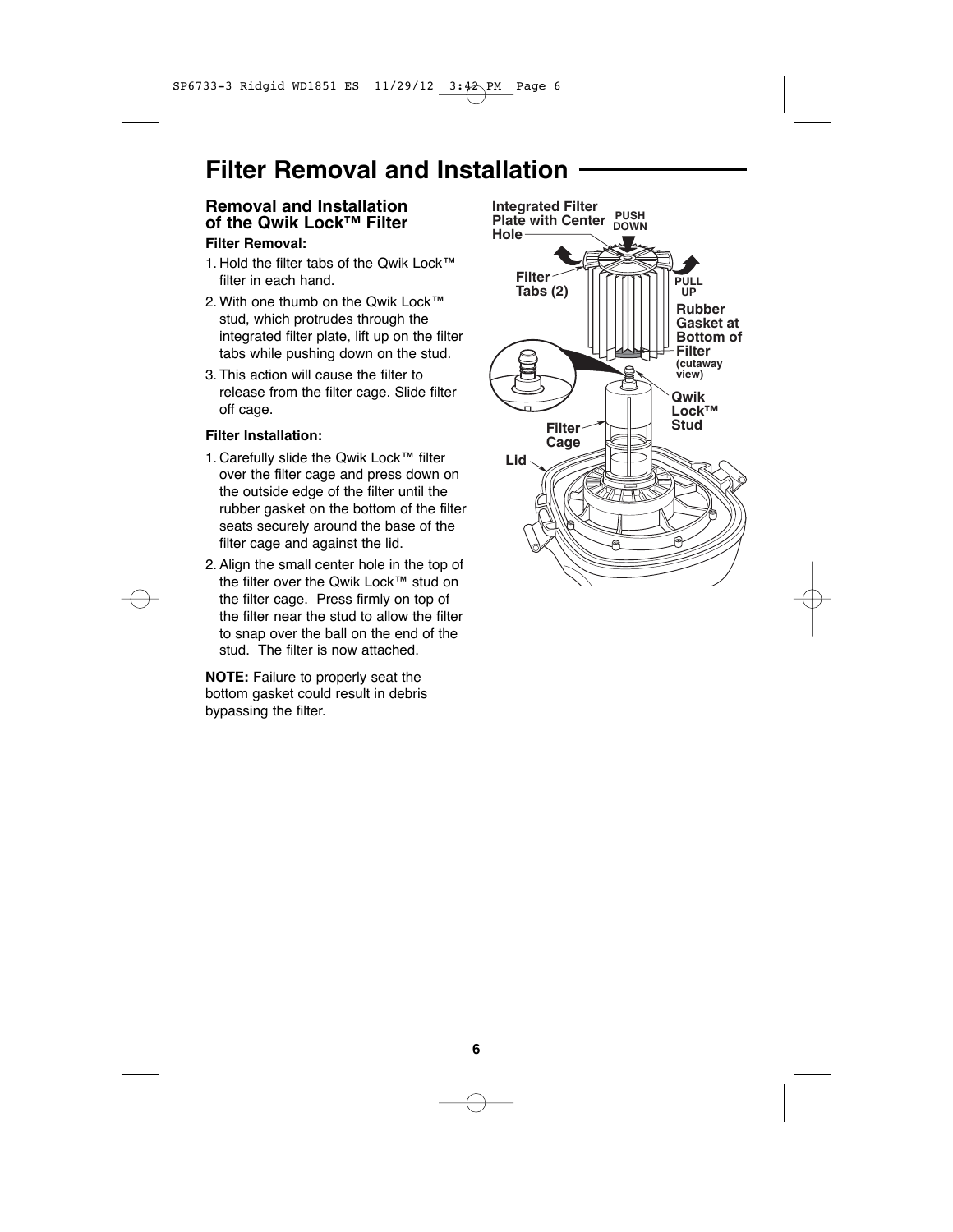# **Drum/Caddy Assembly**

If any parts are missing or damaged contact Customer Service.

Do not assemble until you have all the parts.

- 1. Insert caddy left and caddy right into the bottom of drum as shown. Light taps with a mallet or hammer may be needed to fully seat both caddies.
- 2. Install (4) #10 x 1-3/4" screws into matching holes on both right and left side of caddy, securing them to the bottom of the drum. Tighten screws until just snug. Do not over tighten as this may tend to deform the caddies.



- 3. Installing Cap Nut
- a. Place cap nut on end of axle.
- b. Tap gently with hammer until fully seated.
- c. Place wheel on the axle with smooth portion of wheel facing outward.

**7**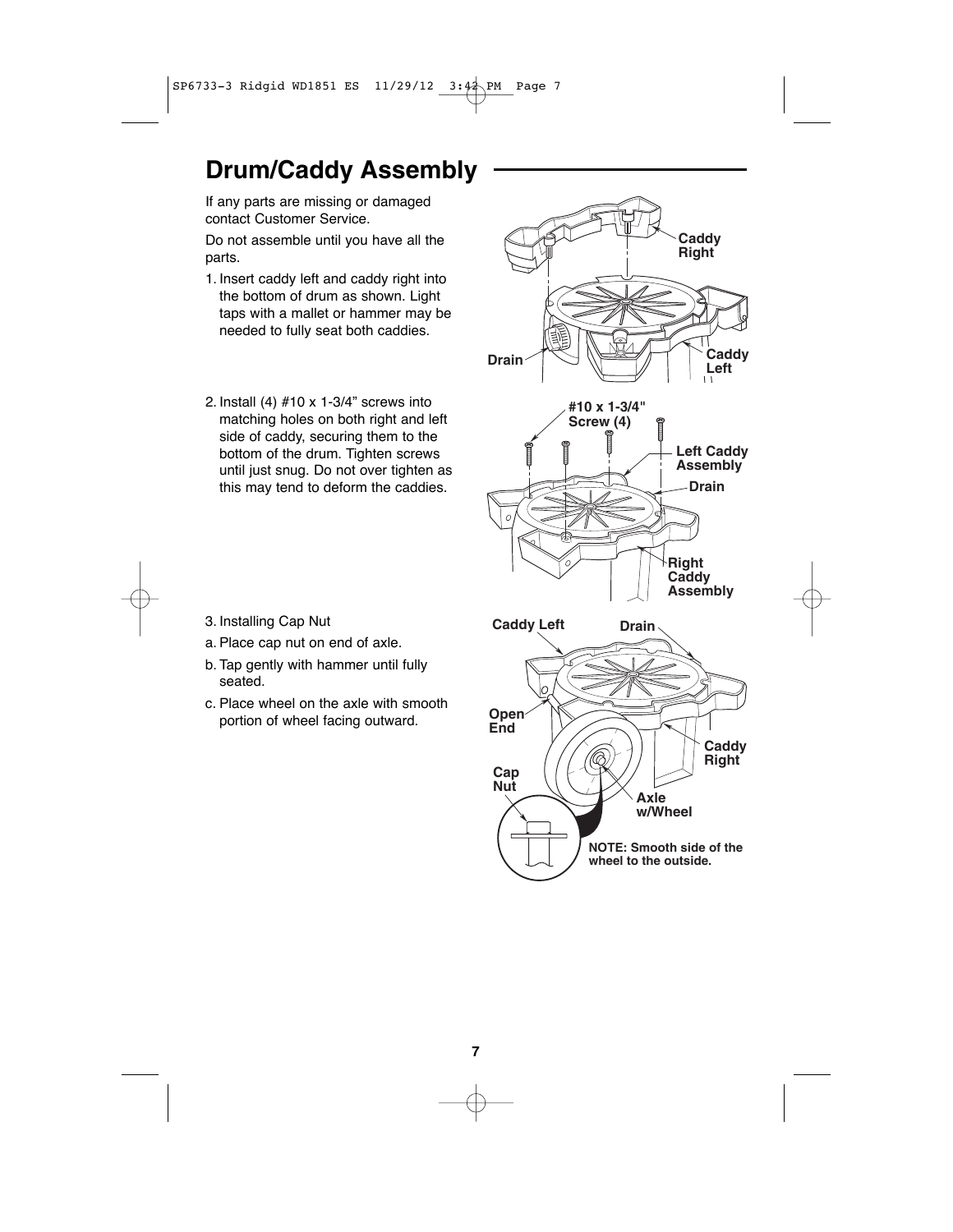# **Drum/Caddy Assembly (continued)**

- 4. Slide open end of axle through caddy left making sure the leg slot lines up with the cradle hole. Slide all the way through the caddy right. Light taps with a mallet may be required to fully insert axle.
- 5. Install second wheel onto axle with smooth portion of wheel facing outward.
- 6. Install the second cap nut. Tap gently until cap nut is firmly seated
- 7. Using a rubber mallet or hammer, gently tap the wheel cap onto the right wheel until the wheel cap is firmly seated onto the wheel. This is required on both left and right sides.
- 8. Insert the caster stem into the socket of the caster foot as shown. (Front caster only).
- 9. Push on the caster until the ball on the caster stem is inserted all the way into the socket. You will be able to hear the ball snap into the socket and the caster will swivel easily when positioning is correct.

### **Installing Handle**

Press and hold release buttons while installing handle into handle receptacles in drum (See illustration).

**NOTE:** An audible snap of release buttons indicates successful engagement of handle.

### **Removing Handle**

Press and hold release buttons as shown. While firmly pushing in release buttons, pull handle upwards to remove (see illustration).

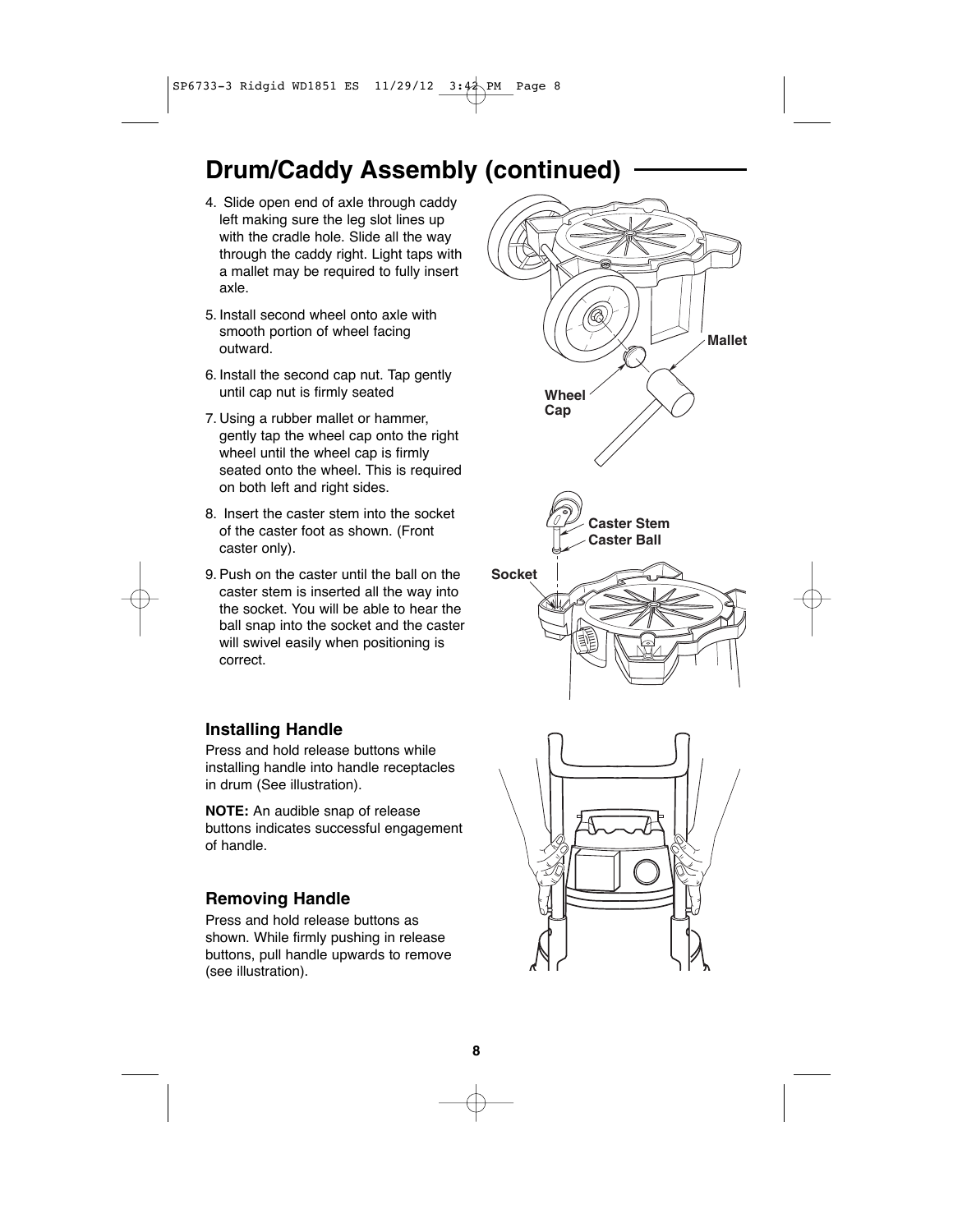# **Drum/Caddy Assembly (continued)**

### **Installing Tool Holder**

Install tool holder as shown with extension wand holders facing unit.



# **Wet/Dry Vac Assembly**

- 1. Position the powerhead assembly on the drum/caddy assembly as shown (assembled earlier).
- 2. Rotate both latches down and press until you hear them snap over the flanges on the drum.

### **Insert Hose**

Insert the push button end of the "Dual-Flex™ Locking" hose into the inlet of the Vac. The hose should snap into place. To remove the hose from the Vac, press the release button in the hose assembly and pull the hose out of the Vac inlet, as shown.



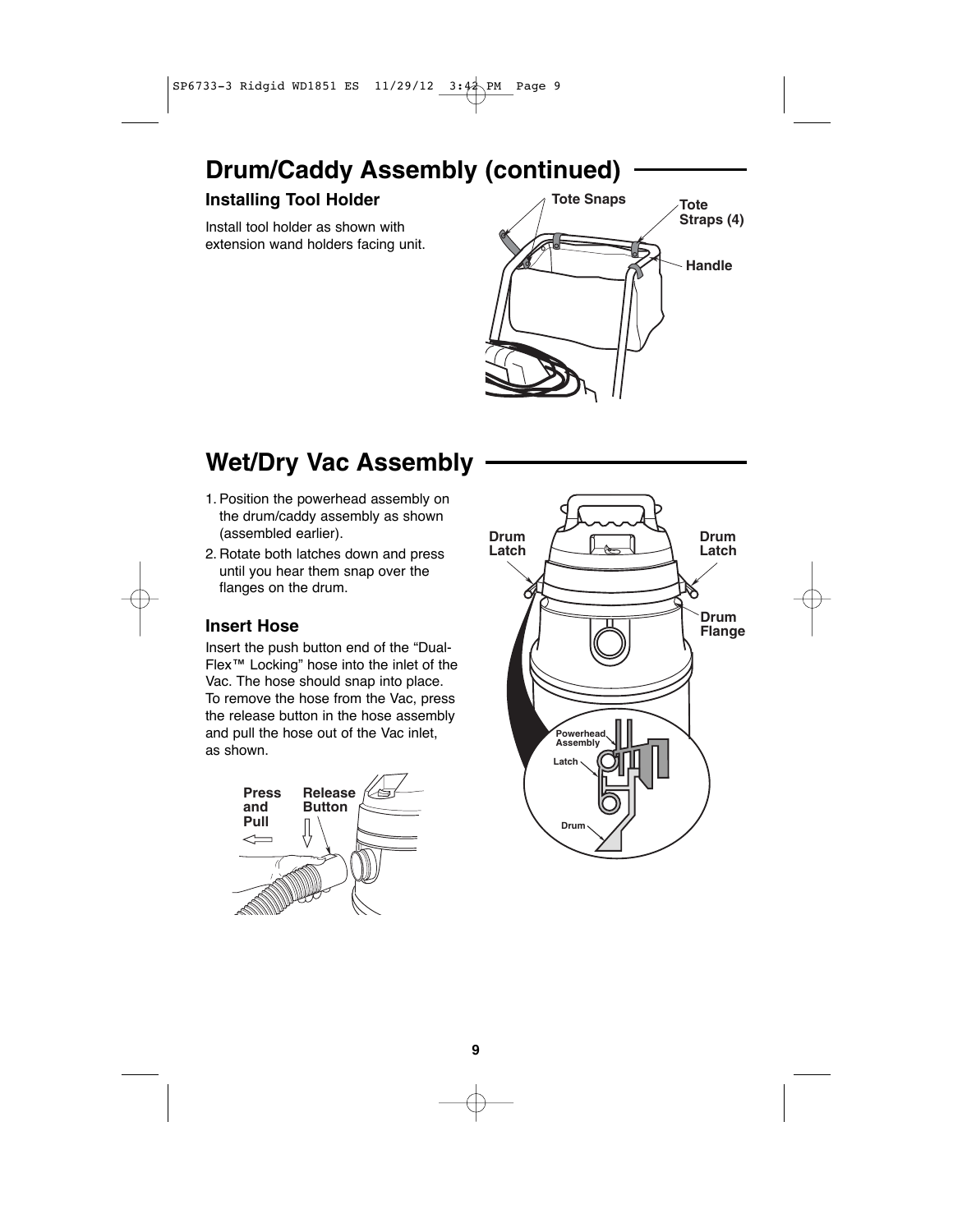### **Operation**

- **WARNING: To reduce the risk of fire, explosion, or damage to Vac: !**
- **Do not leave Vac running while unattended you may fail to notice important signs indicating abnormal operation such as loss of suction, debris/liquid exiting the exhaust, or abnormal motor noises. Immediately stop using Vac if you notice these signs.**
- **Do not leave Vac plugged in when not in use.**
- **Do not continue running when float has cut off suction.**
- **Sparks inside the motor can ignite airborne flammables. Do not operate Vac near flammable liquids or in areas with flammable gases, vapors, or explosive/airborne dust. Flammable liquids, gases, and vapors include: lighter fluid, solvent-type cleaners, oil-based paints, gasoline, alcohol, and aerosol sprays. Explosive dusts include: coal, magnesium, aluminum, grain, and gun powder.**
- **Do not vacuum up explosive dusts, flammable liquids, or hot ashes.**

**WARNING: To reduce the risk of electric shock or injury: !**

- **Do not expose to rain or allow liquid to enter motor compartment. Store indoors.**
- **Do not handle plug, switch, or Vac with wet hands.**
- **Unplug Vac before servicing. If your Vac is not working as it should, has missing parts, has been dropped, damaged, left outdoors, or dropped into water, return it to an independent service center or call customer service.**
- **When using an extension cord, use only outdoor-rated cords that are in good condition. Do not allow the connection to come into contact with liquid.**

To reduce the risk of electric shock, this Vac has a polarized plug (one blade is wider than the other except 230 volt models). This plug will fit in a polarized outlet only one way. If the plug does not fit fully in the outlet, reverse the plug. If it still does not fit, contact a qualified electrician to install the proper outlet. Do not change the plug in any way.

After you plug the power cord into the outlet, turn the unit on by pushing the switch from position "O" to position "l". The symbols used on the switch actuator are international "On & Off" symbols:

$$
\bigcirc = \mathsf{OFF} \qquad \qquad \mathsf{I} = \mathsf{ON}
$$

Familiarize yourself with the accessories included with the Vac. Each accessory may be used in various ways for vacuuming and blowing debris. Here is a list of the accessories and their uses.

**Utility Nozzle -** General purpose nozzle for most vacuuming applications.

**Wet Nozzle -** Used for wet pickup on smooth surfaces to pick up liquid and dry the surface in one stroke.

**Car Nozzle -** Dry pickup nozzle for car interiors and most upholstery cleaning.

**Extension Wands -** These wands can be connected together and provides additional length for more reach.

**Dual-Flex™ Locking Hose -** Provides transfer of vacuum or blowing capability to work site. Provides the means of attaching extension wands and nozzles.

**Crevice Tool -** Use to pick up debris in hard to reach locations.

**Muffler/Diffuser -** Use to disperse exhaust air stream while reducing noise. Insert into blowing port.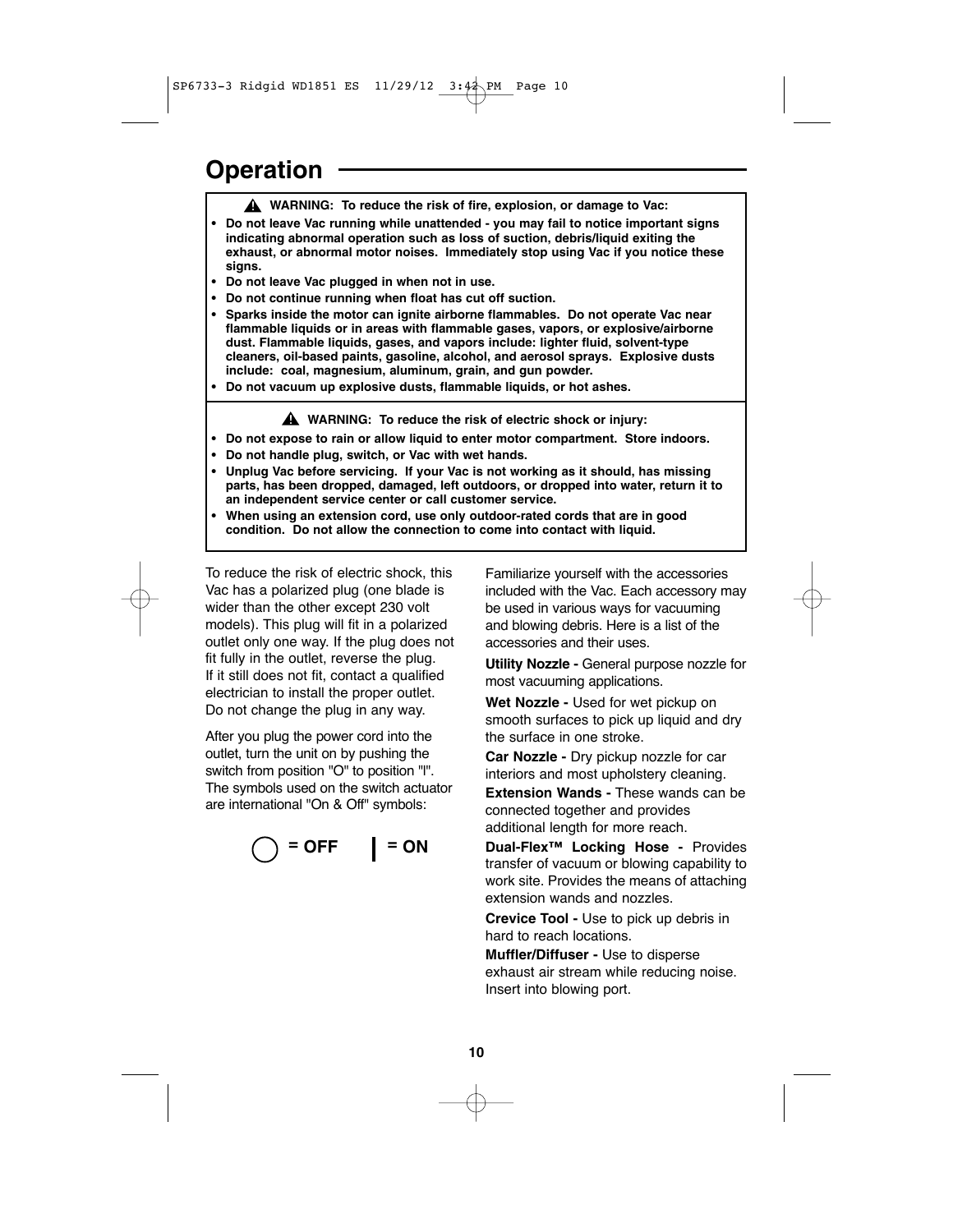# **Operation (continued)**

### **Vacuuming Dry Materials**

- 1. The filter must always be in correct position to reduce the risk of leaks and possible damage to Vac.
- 2. Your Wet/Dry Vac comes with the VF5000 Filter installed. When using your Vac to pick up very fine dust, it will be necessary for you to empty the drum and clean the filter at more frequent intervals to maintain peak Vac performance.

**NOTE:** A dry filter is necessary to pick up dry material. If you use your Vac to pick up dust when the filter is wet, the filter will clog quickly and be very difficult to clean. Allow filter to dry out before storing.

### **Vacuuming Liquids IMPORTANT:**

- 1. When picking up small amounts of liquid the filter may be left in place.
- 2. When picking up large amounts of liquid we recommend that the filter be removed. If the filter is not removed, it will become saturated and misting may appear in the exhaust.
- 3. After using the Vac to pick up liquids, the filter must be dried to reduce the risk of possible mildew and damage to the filter.
- 4. When the liquid in the drum reaches a predetermined level, the float mechanism will rise automatically to cut off air-flow. When this happens, turn off the Vac, unplug the power cord, and empty the drum. You will know that the float has risen because Vac airflow ceases and the motor noise will become higher in pitch, due to increased motor speed.

**IMPORTANT:** To reduce the risk of damage to the Vac do not run motor with float in raised position.

**WARNING: Do not operate ! without filter cage and float, as they prevent liquid from entering the impeller and damaging the motor.**

**11**

### **Emptying the Drum**

**WARNING: To reduce the risk of ! back injury or falls, do not lift a Vac heavy with liquid or debris. Scoop or drain enough contents out to make the Vac light enough to lift comfortably.**

- 1. The Vac comes equipped with a drain for easy emptying of liquids. Simply unscrew the drain cap and lift the opposite side slightly to empty the drum.
- 2. Another option is to remove the powerhead assembly.
- 3. Lay powerhead assembly aside on a clean area while emptying drum.
- 4. Dump the drum contents into the proper waste disposal container.

### **Moving the Wet/Dry Vac**

Should it become necessary to pick the Vac up to move it, the handle on the sides of the dust drum are used to lift. To maneuver the Vac, the push/pull handle in the rear of the unit should be used.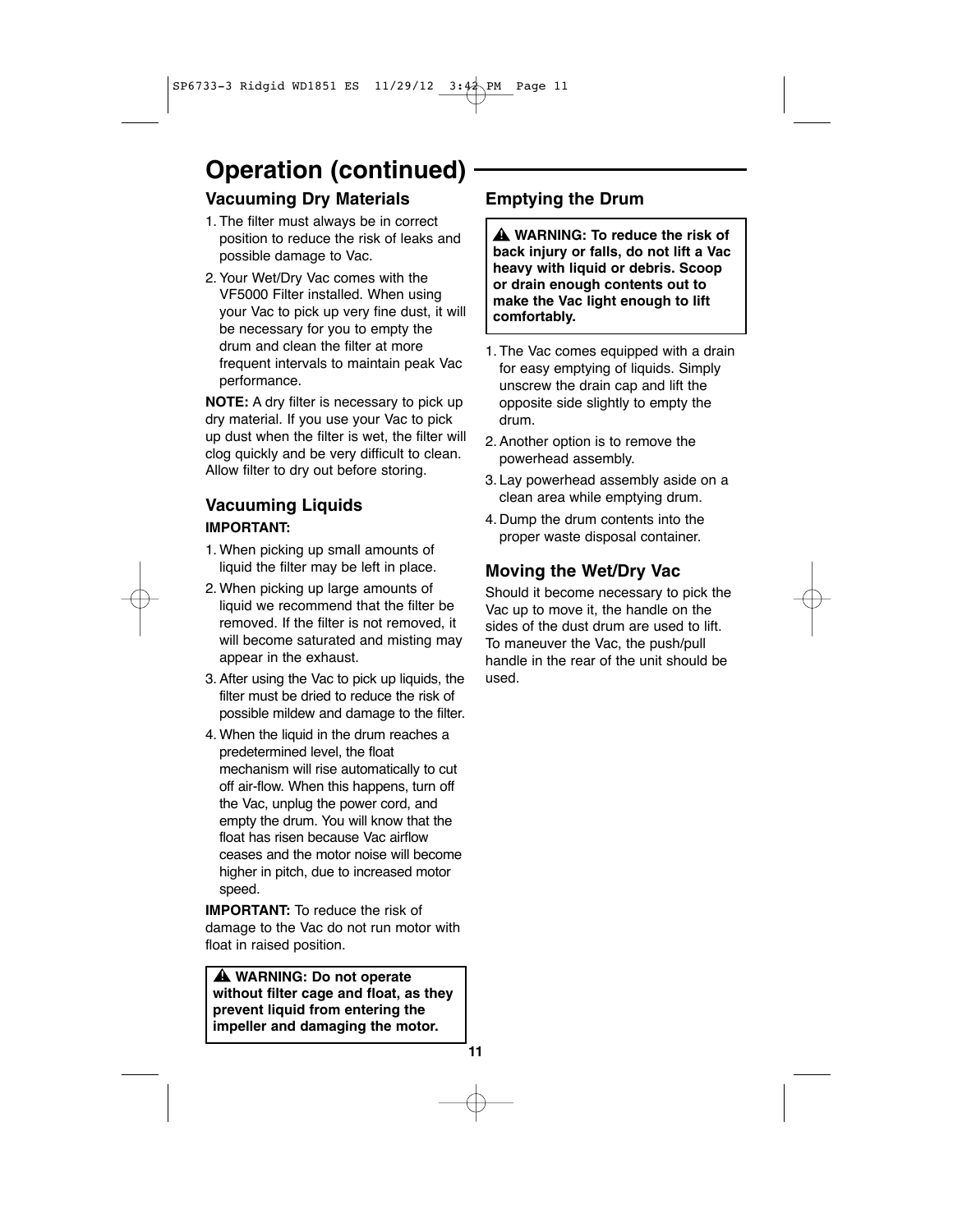# **Operation (continued)**

### **Blowing Feature**

Your Vac features a blowing port. It can blow sawdust and other debris. Follow the steps below to use your Vac as a blower.

**WARNING: Always wear safety ! eyewear complying with ANSI Z87.1 (or in Canada, CSA Z94.3) before using as a blower.**

**WARNING: To reduce the risk of ! injury to bystanders, keep them clear of blowing debris.**

**CAUTION: Wear a dust mask if ! blowing creates dust which might be inhaled.**

**CAUTION: To reduce the risk of ! hearing damage, wear ear protectors when using the Vac/Blower for extended time or in a noisy area.**

- 1. Locate blowing port of your Vac.
- 2. Insert the locking end of the "Dual-Flex™ Locking" hose into the blowing port of the Vac. The hose should snap into place. To remove the hose from the Vac, press the release button in the hose assembly and pull the hose out of the Vac inlet.
- 3. (Optional) Attach extension wand to opposite end of hose, then place the car nozzle on the wand.
- 4. Turn Vac on and you are ready to use your Vac as a blower.

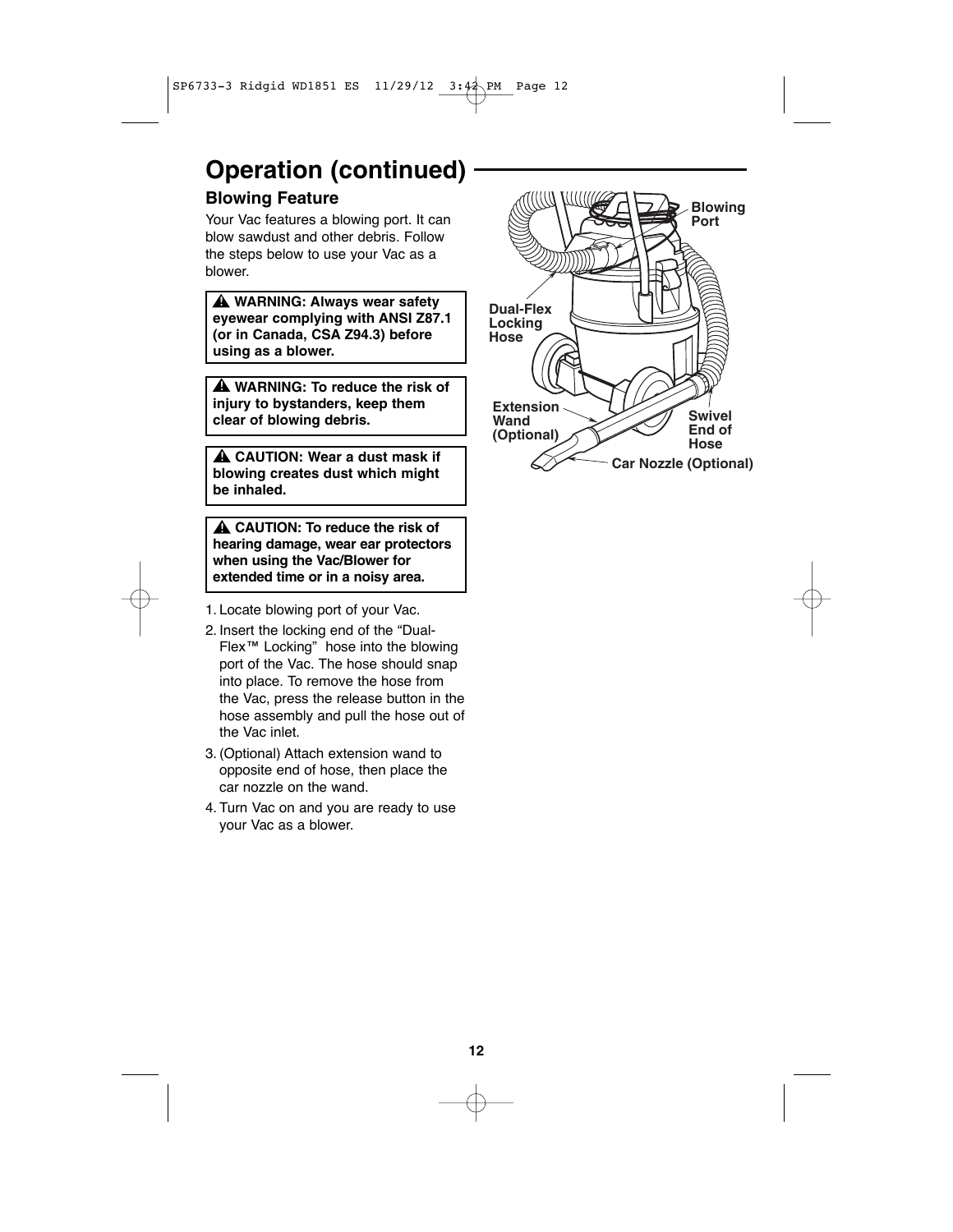# **Accessory and Hose Storage**

Your accessories may be stored in the removable tote, or in the two locations on the caddy right/left. Either the hose or the wands may be stored in the two areas marked Hose Storage.

The hose may be stored by wrapping it around the unit and plugging the open end into one of the storage locations on the caddy assembly. Alternatively, the wands may also be stored in this location by plugging either of the ends of the wands onto the storage receivers located on the caddy.



**Accessory Storage Compartment**

### **Cord Wrap**

When vacuuming is complete, unplug the cord and wrap it around the power assembly as shown. The cord should wrap under the pull handle (above the inlet) and around and under the cord wrap of the motor cover.



# **Maintenance**

### **Filter**

**WARNING: To reduce the risk of ! injury from accidental starting, unplug power cord before changing or cleaning filter.**

WD1851 Professional Wet/Dry Vac is supplied with RIDGID's best Qwik Lock™ Fine Dust Filter. Replacement Qwik Lock™ Fine Dust Filters are available where you purchased your Vac. Ask for the RIDGID Qwik Lock™ Fine Dust Filter VF5000.

**NOTE:** The filter is made of high quality paper designed to stop very small particles of dust. The filter can be used for wet or dry pick up. Handle the filter carefully when removing to clean or installing it. Creases in the filter pleats may occur from installation but not affect the performance of the filter.

### **Filter Removal**

Refer to page 6 "Filter Removal and Installation" Section of this manual.

**IMPORTANT:** To avoid damage to the blower wheel and motor, always reinstall the filter before using the Vac for dry material pick-up.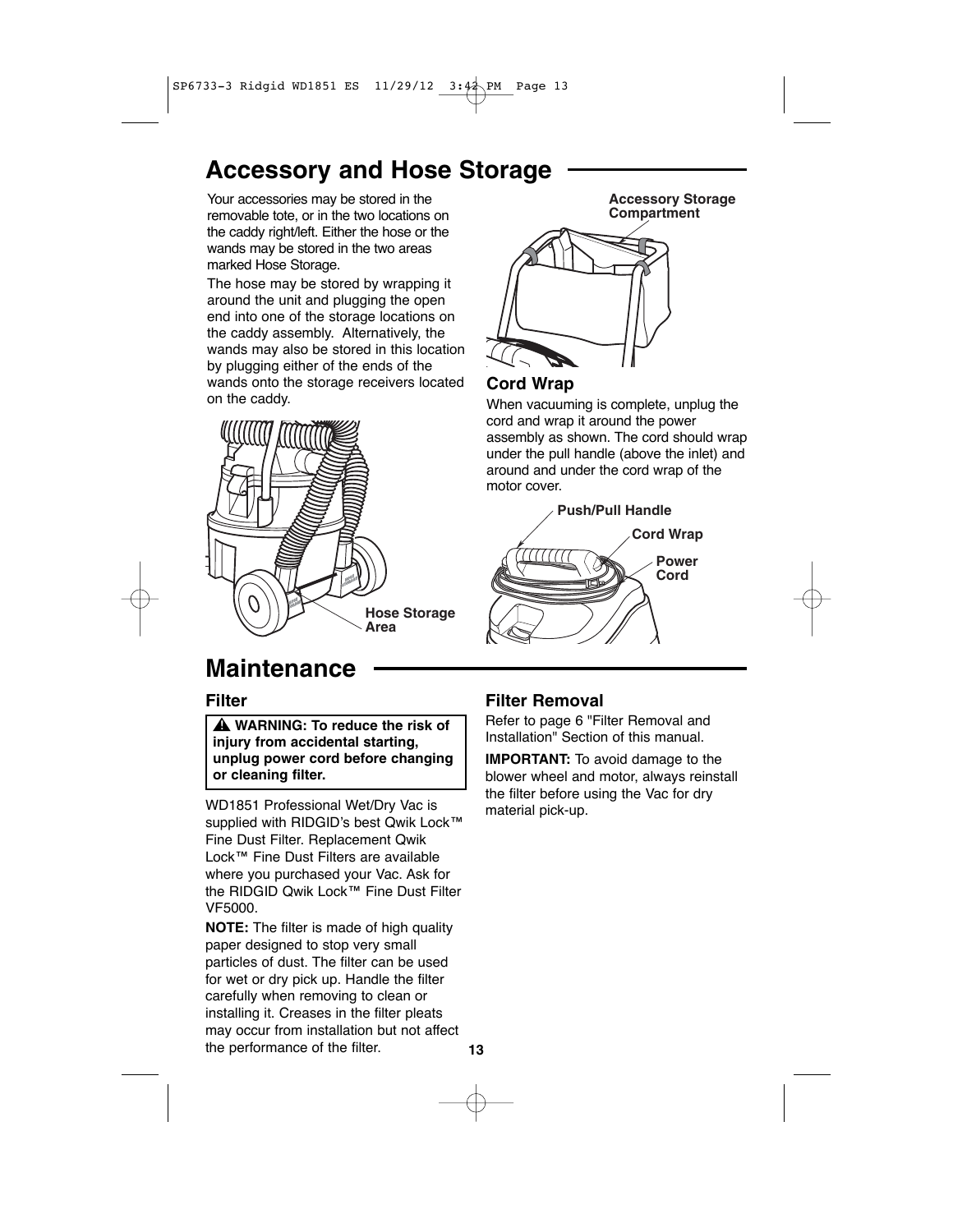# **Maintenance (continued)**

### **Cleaning a Dry Filter**

**NOTE:** For best cleaning results due to accumulated dust, clean the filter in an open area. Cleaning SHOULD be done outdoors and not in the living quarters.

- 1. Remove filter from Vac. Gently tap filter against the inside wall of your dust drum. The debris will loosen and fall.
- 2. For thorough cleaning of dry filter with fine dust (no debris), run water through it as described under "Cleaning a Wet Filter".

### **Cleaning a Wet Filter**

After filter is removed, run water through the filter from a hose or spigot. Take care that water pressure from the hose is not strong enough to damage filter. Allow filter to dry out before storing.

**IMPORTANT:** After cleaning, check the filter for tears or small holes. Do not use a filter with holes or tears in it. Even a small hole can cause a lot of dust to come out of your Vac. If your filter is worn or damaged, replace it immediately.

Allow the filter to dry before reinstalling and storing the Vac.

### **Cleaning and Disinfecting the Wet/Dry Vac**

To keep your Wet/Dry Vac looking its best, clean the outside with a cloth dampened with warm water and mild soap.

To clean the drum:

- 1. Dump debris out.
- 2. Wash drum thoroughly with warm water and mild soap.
- 3. Wipe out with dry cloth.

Before prolonged storage or as needed (i.e.; waste water pick up) the drum should be disinfected. **!**

To disinfect the drum:

- 1. Pour 1 gallon of water and 1 teaspoon chlorine bleach into the drum.
- 2. Let solution stand for 20 minutes, carefully swishing every few minutes, making sure to wet all inside surfaces of the drum.
- 3. Empty drum after 20 minutes. Rinse with water until bleach smell is gone. Allow drum to dry completely before sealing the motor on the drum.

### **Cord Maintenance**

When vacuuming is complete, unplug the cord and wrap it around the motor cover. If the power cord is damaged, it must be replaced by the manufacturer or their service agent or by similarly qualified personnel to reduce the risk of accident.

### **Storage**

Before storing your Vac, the drum should be emptied and cleaned. The cord should be wrapped around the unit and the hose should be stored as described in this manual. Accessories should be kept in the same area as the Vac so they can be readily available. The Vac should be stored indoors.

### **Casters and Wheels**

Should your cart squeak or become hard to roll, you should place two or three drops of general purpose oil on each wheel at the axle. If your casters are noisy, you may put a drop of oil on the roller shaft to make them quieter.

### **Frame and Handles**

Your metal handle is painted to prevent rust, however, liquids and corrosive debris should be wiped off with a soft cloth should they come in contact with the handle.

**A** WARNING: To assure product **SAFETY and RELIABILITY, repairs and adjustments should be performed by Authorized Service Centers, always using RIDGID replacement parts.**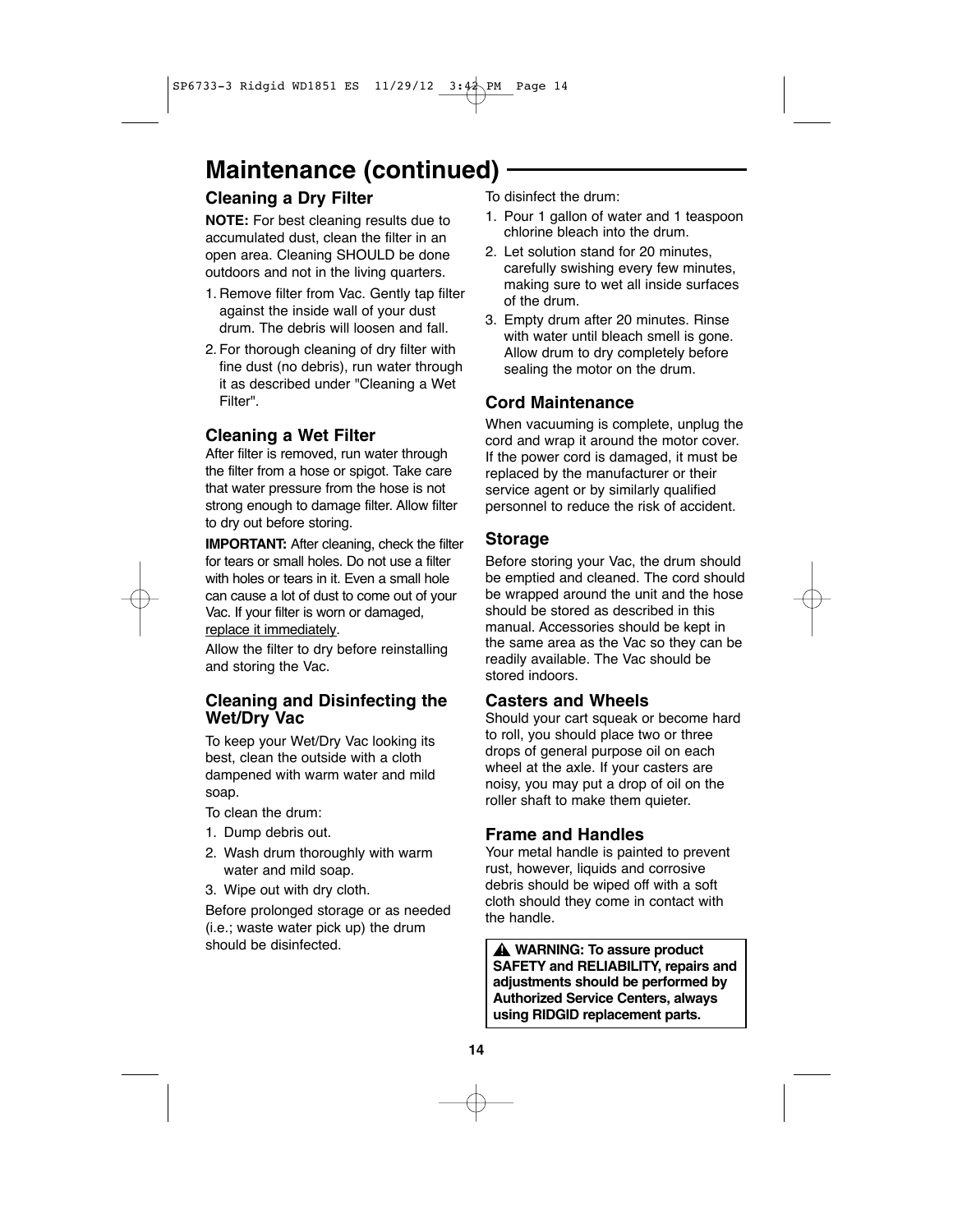

# **Notes**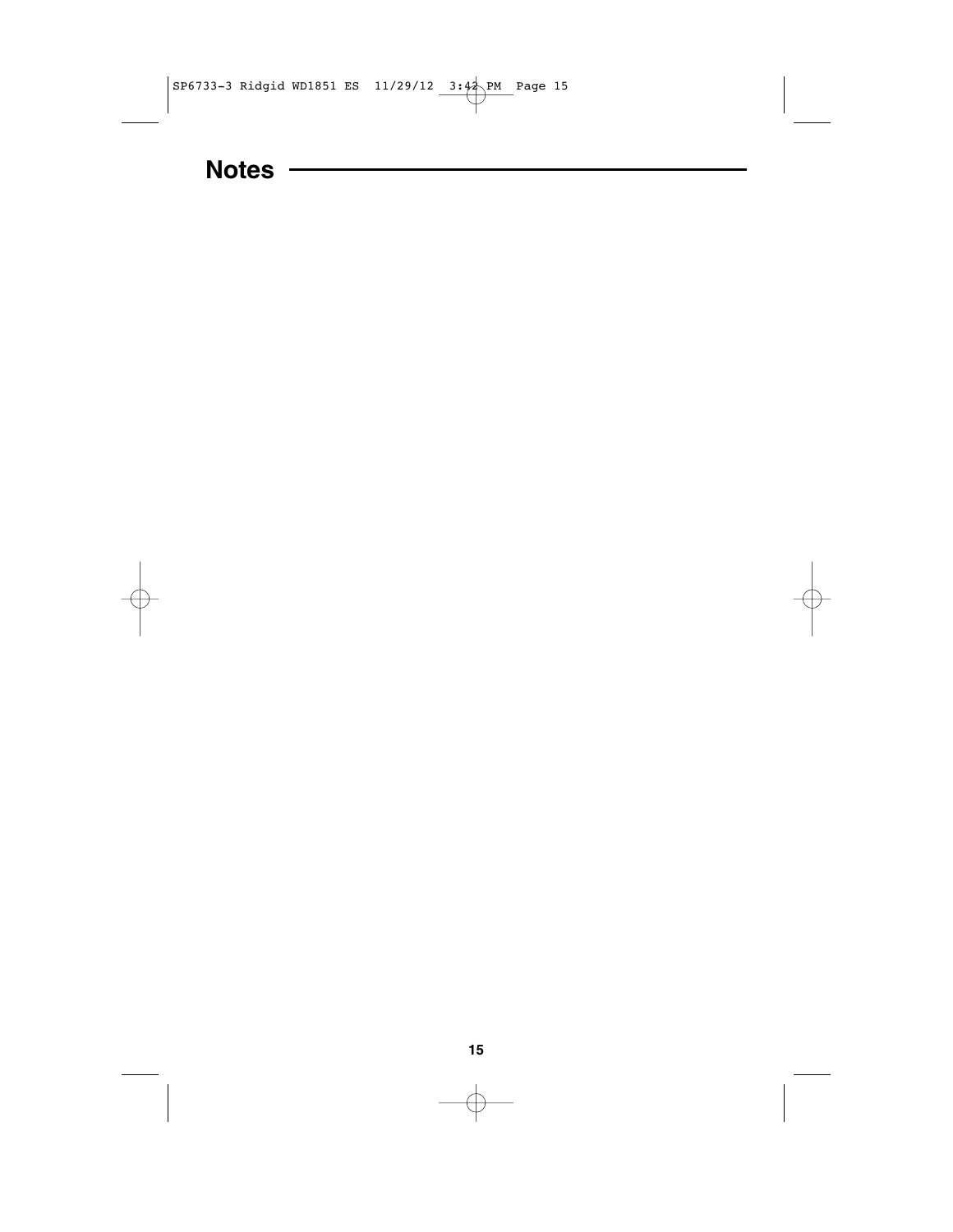### **Repair Parts**

### **16 Gallon Professional Wet/Dry Vac Catalog Number WD1851 includes Model Numbers WD18510/WD1851EX0**

**RIDGID parts are available on-line at www.ridgidparts.com** Always order by Part Number - Not by Key Number

### **WARNING !**

**SERVICING OF DOUBLE-INSULATED WET/DRY VAC**

**In a double-insulated Wet/Dry Vac, two systems of insulation are provided instead of grounding. No grounding means is provided on a double-insulated appliance, nor should a means for grounding be added. Servicing a doubleinsulated Wet/Dry Vac requires extreme care and knowledge of the system, and should be done only by qualified service personnel. Replacement parts for a double-insulated Wet/Dry Vac must be identical to the parts they replace. Your double-insulated Wet/Dry Vac is marked with the words "DOUBLE INSULATED"** and the symbol  $\boxed{)}$  (square within a square) may also be **marked on the appliance.**

**To reduce the risk of injury from electrical shock, unplug power cord before servicing the electrical parts of the Wet/Dry Vac.**

| <b>Key</b><br>No. | Part No. | <b>Description</b>                                   |
|-------------------|----------|------------------------------------------------------|
|                   |          |                                                      |
| 1                 | 830564   | Actuator, Switch                                     |
| $\overline{c}$    | 813213   | Switch, Toggle                                       |
| 3                 | 832327   | Power Head Assembly (WD18510)(Includes Keys 6 & 7)   |
| 3                 | 833115   | Power Head Assembly (WD1851EX0)(Includes Keys 6 & 7) |
| 4                 | VT2525   | Muffler/Diffuser                                     |
| 5                 | 826387   | Drum Latch                                           |
| 6                 | 509488   | Float                                                |
| $\overline{7}$    | 823201-3 | <b>Filter Cage</b>                                   |
| 8                 | VF5000   | <sup>†</sup> Filter                                  |
| 9                 | VT2509   | <b>Utility Nozzle</b><br>t                           |
| 10                | VT2503   | Car Nozzle<br>t.                                     |
| 11                | VT2510   | <sup>†</sup> Wet Nozzle                              |
| $12 \overline{ }$ | VT2502   | Crevice Tool<br>t.                                   |
| 13                | VT2520   | Ť<br>Dual-Flex™ Locking Hose Assembly                |
| 14                | VT2508   | <b>Extension, Handle</b><br>t.                       |
| 15                | SP6733   | Owner's Manual                                       |

† These replacement parts may be available where you purchased your Vac.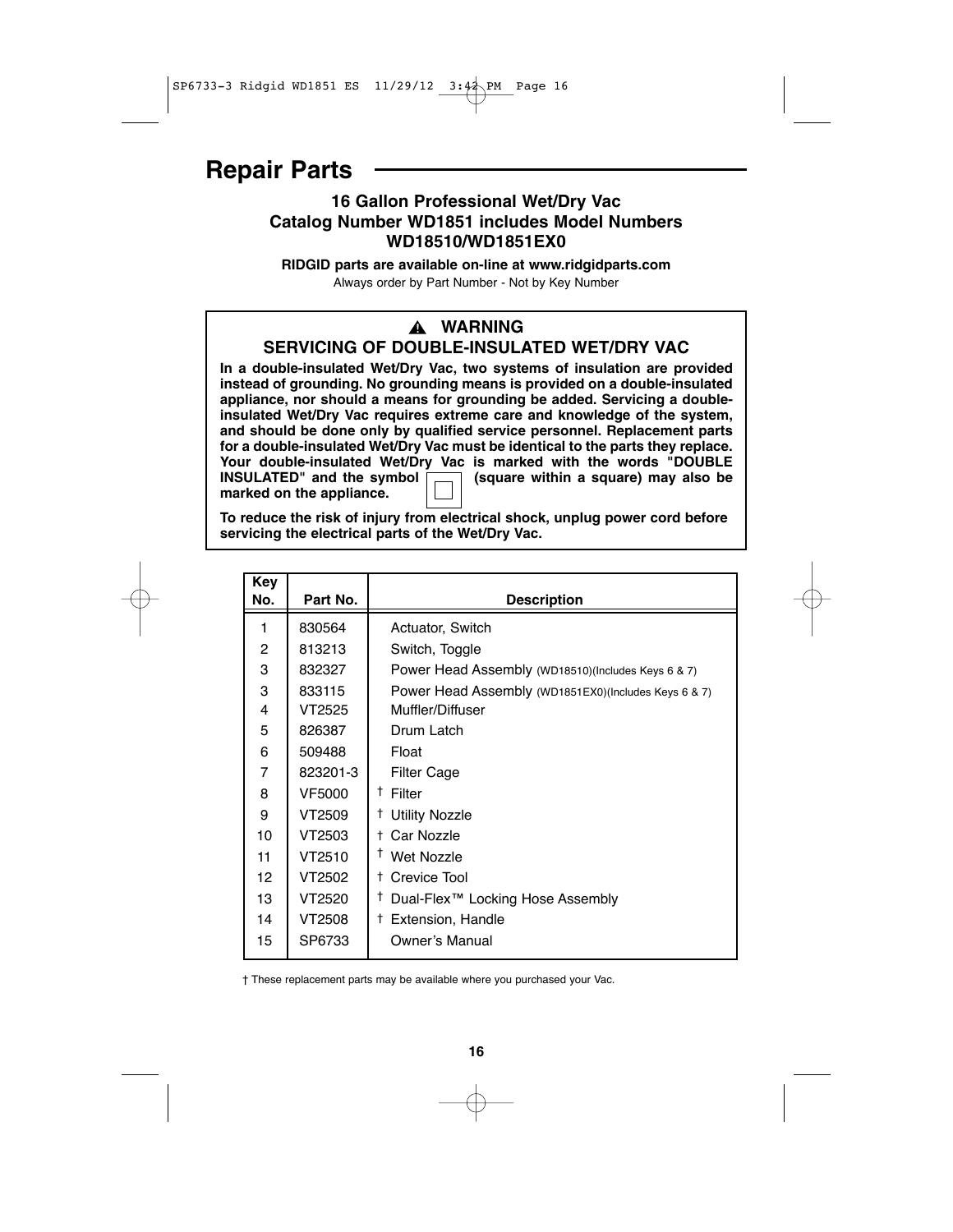# **Repair Parts (continued)**

**RIDGID parts are available on-line at www.ridgidparts.com**

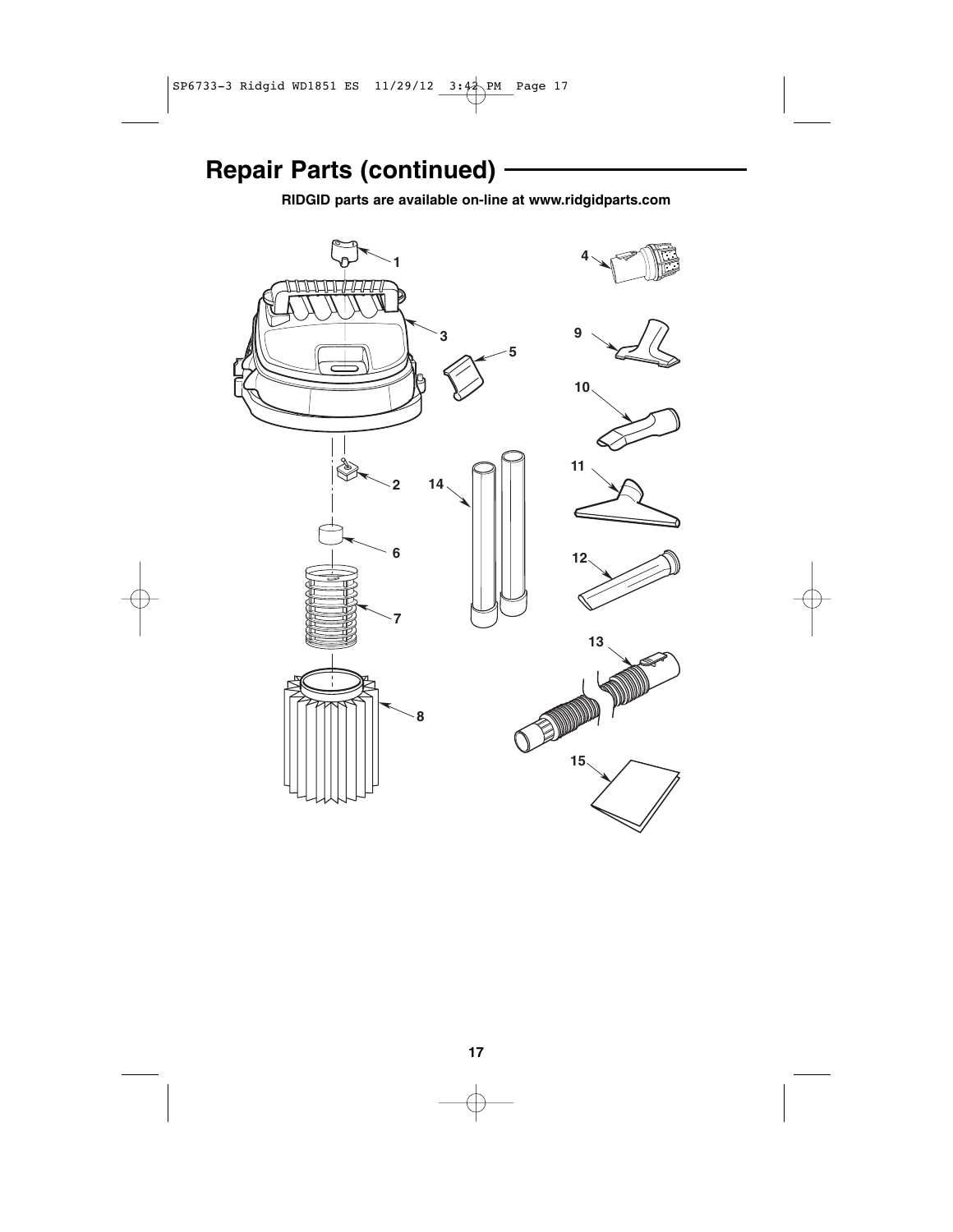# **Repair Parts (continued)**

### **Parts List for Wet/Dry Vac Cart**

**RIDGID parts are available on-line at www.ridgidparts.com**

Always order by Part Number - Not by Key Number

| Key<br>No. | Part No.  | <b>Description</b>                                                       |
|------------|-----------|--------------------------------------------------------------------------|
| 1          | 830686    | Handle                                                                   |
| 2          | 830683    | Dust Drum Assembly                                                       |
| 3          | 73185     | Drain Cap                                                                |
| 4          | 830611    | Wheel Cap                                                                |
| 5          | 813836-1  | Cap Nut 1/2"                                                             |
| 6          | 830682    | 8" Wheel Assembly                                                        |
|            |           | (Includes Keys 4 and 5)                                                  |
| 7          | 831024    | Shaft                                                                    |
| 8          | 830576    | Caddy, Right                                                             |
| 9          | 830577    | Caddy, Left                                                              |
| 10         | 73102     | Caster                                                                   |
| 11         | 830597-2  | Tote                                                                     |
| 12         | 820563-12 | Screw Type "AB" #10 x 1-3/4                                              |
| 13         | 509748-1  | Bag of Loose Parts (Not Illustrated)<br>(Includes Keys 4, 5, 10, and 12) |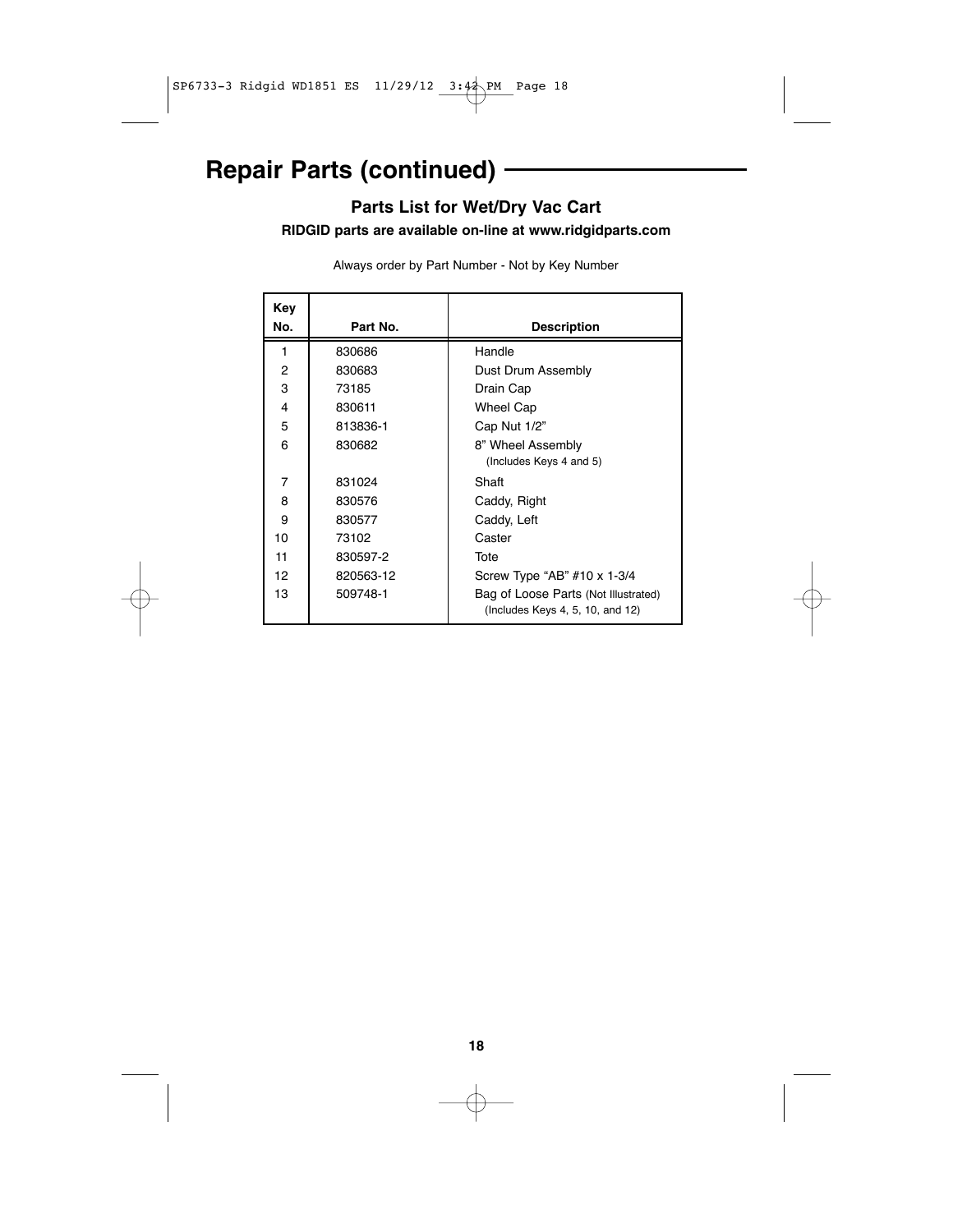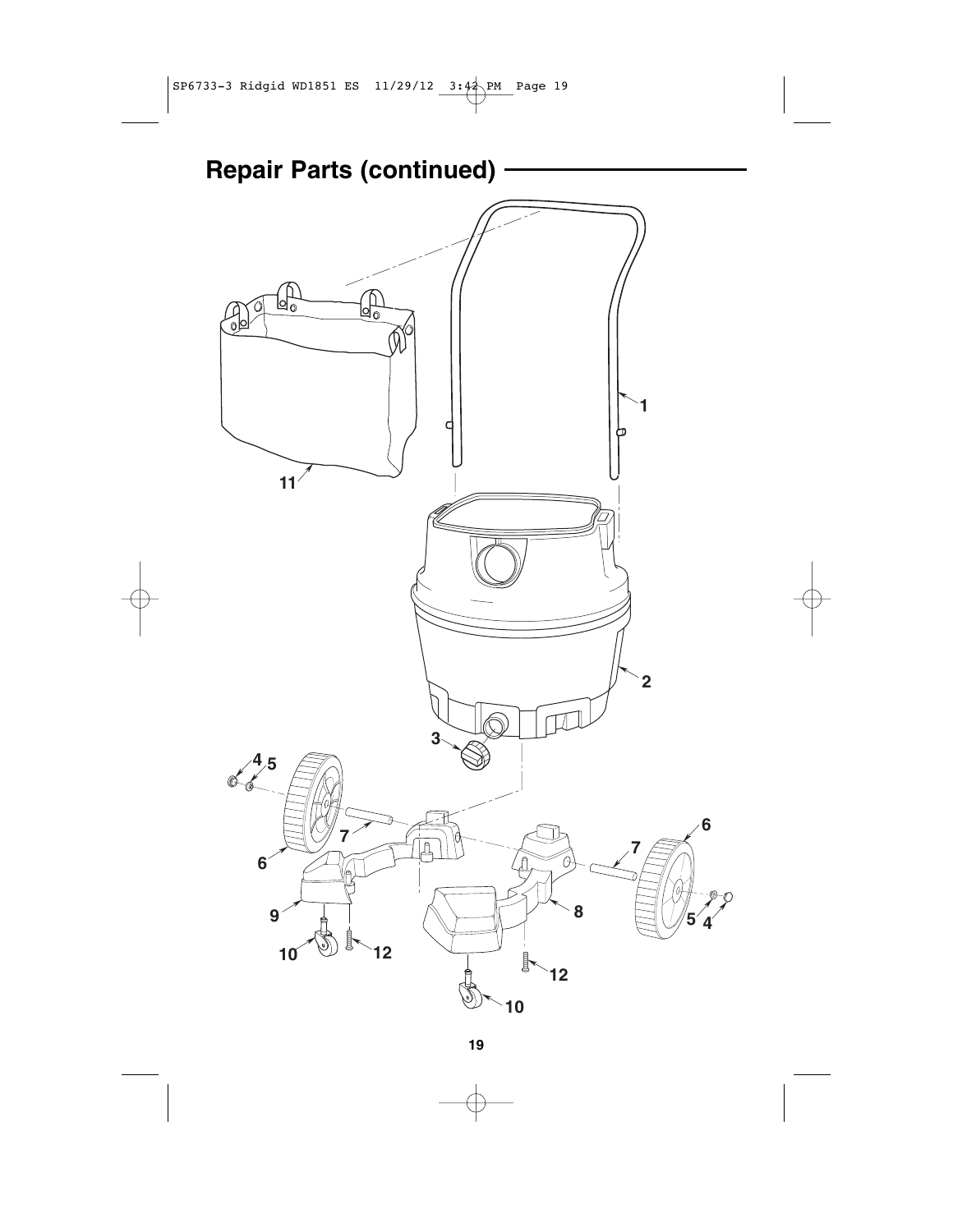



#### **• What is covered**

RIDGID® Wet/Dry Vacs are warranted to be free of defects in workmanship and material.

#### **• How long coverage lasts**

This warranty lasts for the lifetime of the RIDGID® Wet/Dry Vac.

#### **• How to obtain service**

To obtain the benefit of this warranty, deliver via prepaid transportation the complete product to RIDGE TOOL COMPANY, Elyria, Ohio, or any authorized RIDGID® INDEPENDENT SERVICE CENTER. Pipe wrenches and other hand tools should be returned to the place of purchase.

#### **• What we will do to correct problems**

Warranted Wet/Dry Vacs will be repaired or replaced, at Ridge Tool Company's option, and returned at no charge; or, if after three attempts to repair or replace during the warranty period the Wet/Dry Vac is still defective, you can elect to receive a full refund of your purchase price.

#### **• What is not covered**

Failures due to misuse, abuse or normal wear and tear are not covered by this warranty. **RIDGE TOOL COMPANY SHALL NOT BE RESPONSIBLE FOR ANY INCIDENTAL OR CONSEQUENTIAL DAMAGES.**

#### **• How local laws relate to the warranty**

Some states do not allow the exclusion or limitation of incidental or consequential damages, so the above limitation or exclusion may not apply to you. This warranty gives you specific rights, and you may also have other rights which vary from state to state, province to province, or country to country.

#### **• No other express warranty applies**

This FULL LIFETIME WARRANTY is the sole and exclusive warranty for RIDGID® Wet/Dry Vacs. No employee, agent, dealer, or other person is authorized to alter this warranty or make any other warranty on behalf of Ridge Tool Company.

### **Stock No. WD1851 or WD1851EX**

### **Model No. WD18510 or WD1851EX0**

Model and serial number may be found on the back of power head assembly. You should record both model and serial numbers in a safe place for future use.

### **FOR QUESTIONS OR INFORMATION CONTACT US AT 1-800-4-RIDGID (1-800-474-3443) from the US and Canada 01-800-701-9811 from Mexico**

### **www.ridgidvacs.com**

**Please have your Model Number and Serial Number on hand when calling.**



**c 2012 Emerson**

Part No. SP6733 Form No. SP6733-3 Printed in Mexico 11/12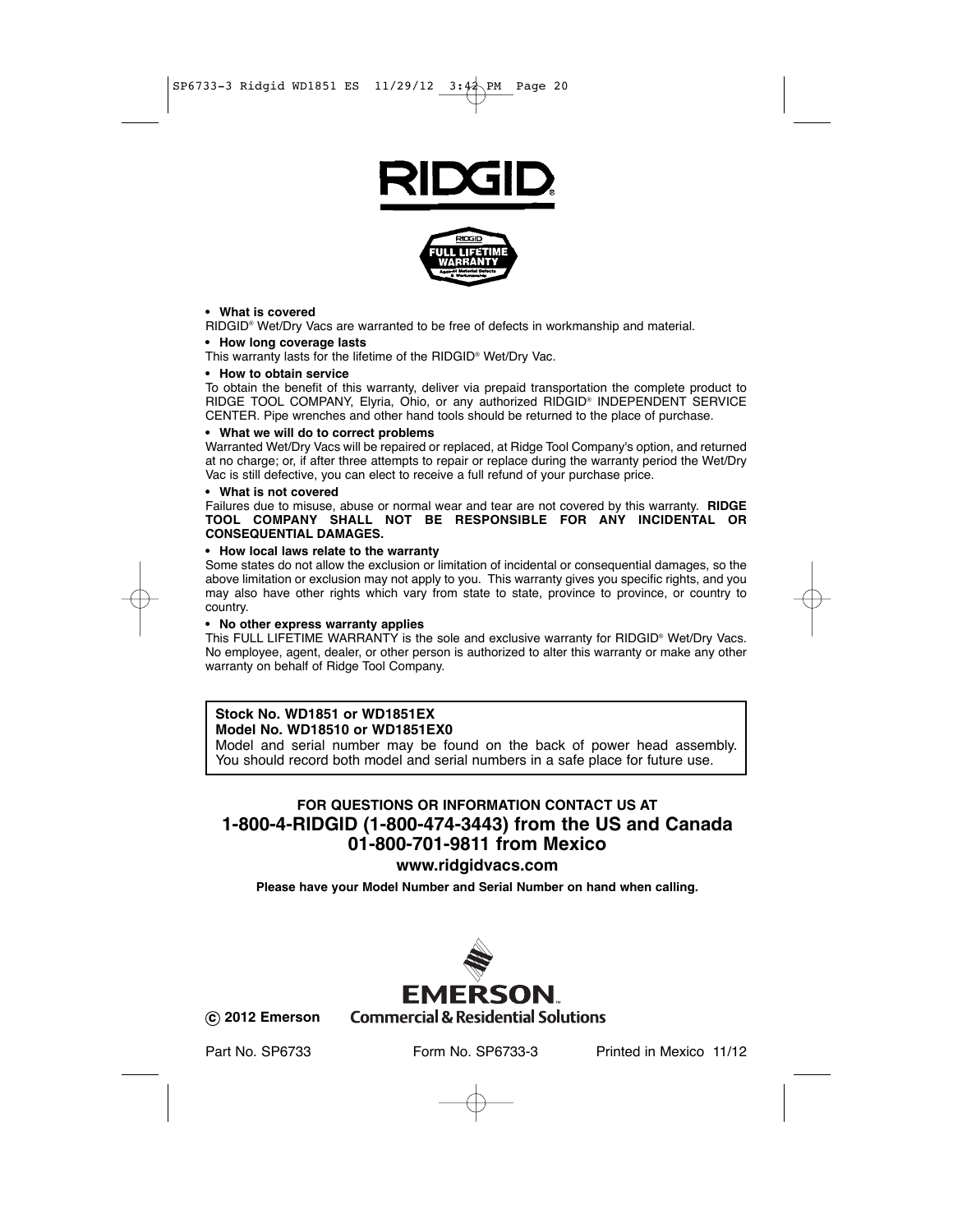

**ASPIRADORA PARA MOJADO/SECO PROFESIONAL DE 16 GALONES EE.UU./60 LITROS MANUAL DEL USUARIO**

# WD18510 WD1851EX0



**¿PREGUNTAS O COMENTARIOS? COMUNÍQUESE CON NOSOTROS EN 1-800-4-RIDGID (1-800-474-3443) desde los EE.UU. y Canadá 01-800-701-9811 desde México www.ridgidvacs.com**

### **ADVERTENCIA: !**

Para reducir el riesgo de lesiones, el usuario debe leer y entender el manual del usuario antes de utilizar este producto.

Gracias por comprar un producto RIDGID.

### **GUARDE ESTE MANUAL PARA REFERENCIA FUTURA**

No. de pieza SP6733 impreso en México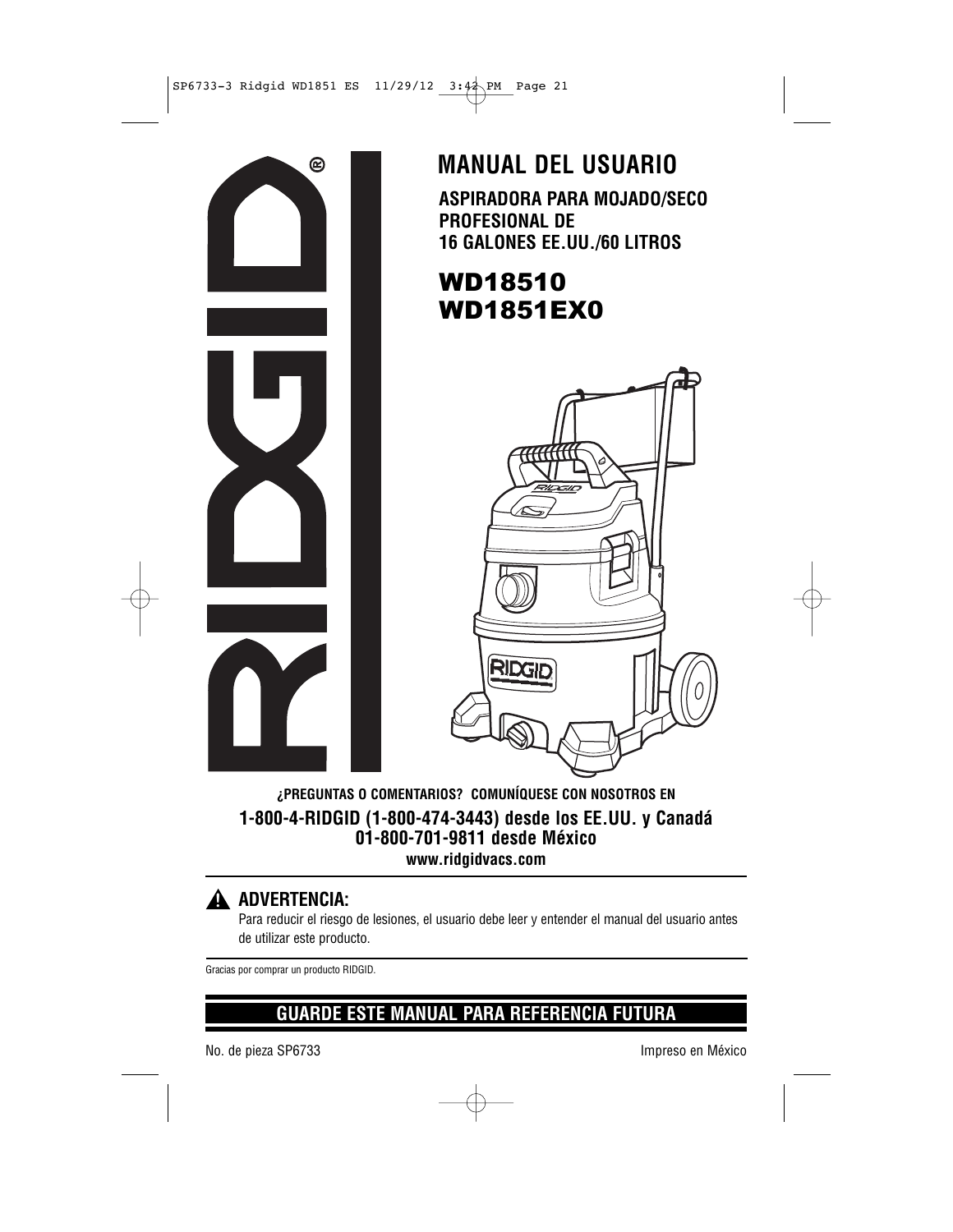### **Indice**

#### Introducción . . . . . . . . . . . . . . . . . . . . . . . . . . . . . . . 24 Desempaquetado y comprobación del contenido de la caja de cartón . . . . . . . . . . . . 24 Herramientas necesarias . . . . . . . . . . . . . . . . . 24 Lista del contenido de la caja de cartón. . . . . . 24 Remoción e instalación del filtro . . . . . . . . . . . . . 26 Ensamblaje del tambor/base de soporte . . . . . . . . . 27 Instalación del asa . . . . . . . . . . . . . . . . . . . . . . . . 28 Remoción del asa. . . . . . . . . . . . . . . . . . . . . . . . . 28 Instalación del portaherramientas . . . . . . . . . . . . 29 Ensamblaje de la aspiradora para mojado/seco. . . . 29 Funcionamiento. . . . . . . . . . . . . . . . . . . . . . . . . . . . . 30 Recogida de materiales secos con la aspiradora. . . . . . . . . . . . . . . . . . . . . . . 31 Recogida de líquidos con la aspiradora. . . . . . . . 31 Vaciado del tambor . . . . . . . . . . . . . . . . . . . . . . . 31 Traslado de la aspiradora para mojado/seco. . . . 31 Dispositivo de soplado. . . . . . . . . . . . . . . . . . . . . 32 Almacenamiento de los accesorios y la manguera . 33 Enrollado del cordón . . . . . . . . . . . . . . . . . . . . . . 33 Mantenimiento . . . . . . . . . . . . . . . . . . . . . . . . . . . . . 33 Filtro . . . . . . . . . . . . . . . . . . . . . . . . . . . . . . . . . . . 33 Limpieza y desinfección de la aspiradora para mojado/seco . . . . . . . . . . . . . . . . . . . . . . 34 Mantenimiento del cordón . . . . . . . . . . . . . . . . 34 Almacenamiento. . . . . . . . . . . . . . . . . . . . . . . . . . 34 Ruedecillas y ruedas . . . . . . . . . . . . . . . . . . . . . . 34 Armazón y mangos . . . . . . . . . . . . . . . . . . . . . . . 34 Piezas de repuesto . . . . . . . . . . . . . . . . . . . . . . . . . . 36 Garantía. . . . . . . . . . . . . . . . . . . . . . . . . . . . . . . . . . . 40 **Sección Página Sección Página**

# **INSTRUCCIONES DE SEGURIDAD IMPORTANTES**

La seguridad es una combinación de sentido común, permanecer alerta y saber cómo funciona la aspiradora para mojado/seco ("la aspiradora").

#### **Palabras de señal de seguridad**

**PELIGRO:** indica una situación peligrosa que, **!** si no se evita, **causará** la muerte o lesiones graves.

**ADVERTENCIA:** indica una situación peligrosa **!** que, si no se evita, **podría causar** la muerte o lesiones graves.

**PRECAUCIÓN:** indica una situación peligrosa **!** que, si no se evita, **pudiera causar** lesiones leves o moderadas o daños materiales.

Cuando utilice la aspiradora, siga siempre las precauciones básicas de seguridad, incluyendo las siguientes:

# **ADVERTENCIA**

**– Para reducir el riesgo de incendio, sacudidas eléctricas o lesiones:**

- Lea y entienda este manual del usuario y todas las etiquetas que están colocadas en la aspiradora antes de utilizarla.
- Utilice la aspiradora únicamente de la manera que se describe en este manual.
- No deje la aspiradora en marcha mientras esté desatendida. Usted podría no notar señales importantes que indiquen un funcionamiento anormal, tal como pérdida de succión, residuos o líquido que salen por el escape o ruidos anormales del motor. Deje de usar la aspiradora inmediatamente si observa estas señales.
- No abandone la aspiradora cuando esté enchufada. Desenchúfela del tomacorriente cuando no la esté utilizando y antes de realizar servicio de revisión.
- Las chispas que se producen en el interior del motor pueden incendiar los vapores inflamables o el polvo. Para reducir el riesgo de incendio o explosión: No use la aspiradora cerca de líquidos o gases inflamables o combustibles, o polvos explosivos como gasolina u otros combustibles, líquido encendedor, limpiadores, pinturas a base de aceite, gas natural, hidrógeno, polvo de carbón, polvo de magnesio, polvo de aluminio, polvo de granos de cereal o pólvora.
- No recoja con la aspiradora nada que esté ardiendo o humeando, como cigarrillos, fósforos o cenizas calientes.
- No recoja con la aspiradora polvo de pared de tipo seco ni hollín frío o ceniza fría de chimenea con un filtro estándar. Estos materiales pueden pasar por el filtro y pueden ser expulsados de vuelta al aire. Utilice un filtro para polvo fino en lugar de un filtro estándar.
- Para reducir el riesgo de inhalar vapores tóxicos, no recoja con la aspiradora materiales tóxicos o peligrosos ni la use cerca de dichos materiales.
- Para reducir el riesgo de descargas eléctricas, no exponga la aspiradora a la lluvia ni deje que entren líquidos en el compartimiento del motor. Guarde la aspiradora en un lugar interior.
- No permita que la aspiradora se utilice como un juguete. Se necesita prestar máxima atención cuando sea utilizada por niños o cerca de éstos.
- No use la aspiradora con un filtro desgarrado o sin tener el filtro instalado, excepto cuando recoja con ella líquidos de la manera que se describe en este manual. Los residuos secos absorbidos por el impulsor podrían dañar el motor o ser expulsados de vuelta al aire.
- Apague la aspiradora antes de desenchufarla.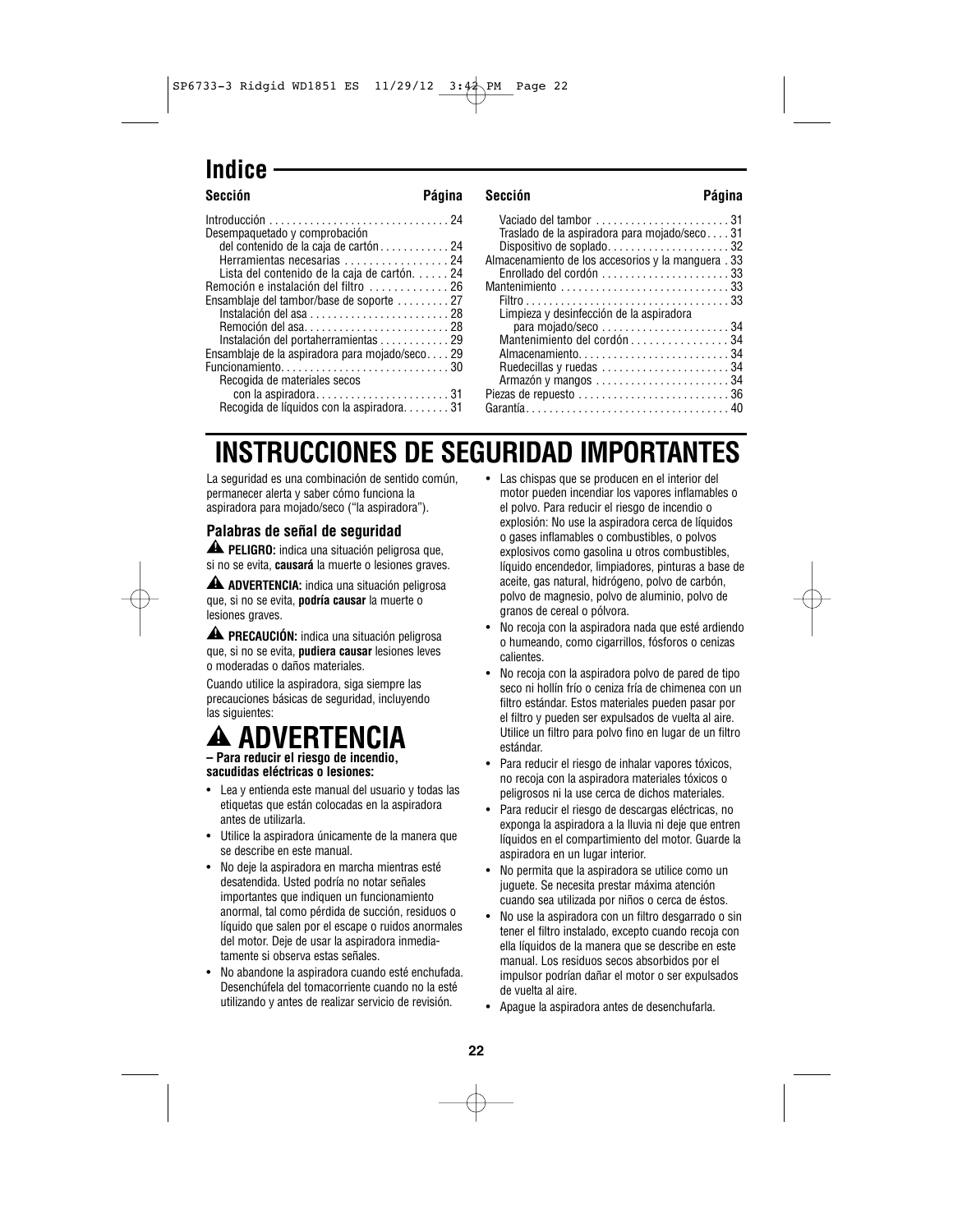- Para reducir el riesgo de lesiones debidas a un arranque accidental, desenchufe el cordón de energía antes de cambiar o limpiar el filtro.
- No desenchufe la aspiradora tirando del cordón. Para desenchufarla, agarre el enchufe y no el cordón.
- No use la aspiradora con el cordón dañado, el enchufe dañado u otras piezas dañadas. Si la aspiradora no funciona como debe, le faltan piezas, se ha caído, ha sido dañada, se ha dejado a la intemperie o se ha caído al agua, llame a servicio al cliente.
- No tire de la aspiradora usando el cordón ni la lleve por el cordón, ni use el cordón como asa, ni cierre una puerta sobre el cordón, ni tire del cordón alrededor de bordes o esquinas afilados. No pase la aspiradora en marcha sobre el cordón. Mantenga el cordón alejado de las superficies calientes.
- No maneje el enchufe, el interruptor o la aspiradora con las manos mojadas.
- Utilice únicamente cordones de extensión que tengan capacidad nominal para uso a la intemperie. Los cordones de extensión que estén en malas condiciones o tengan un tamaño de alambre demasiado pequeño pueden crear peligros de incendio y descargas eléctricas. Para reducir el riesgo de estos peligros, asegúrese de que el cordón esté en buenas condiciones y que el líquido no entre en contacto con la conexión. No utilice un cordón de extensión que tenga conductores con un diámetro menor al calibre 16 (AWG). Para reducir la pérdida de potencia, utilice un cordón de extensión de calibre 14 si la longitud es de 25 a 50 pies, y de calibre 12 si la longitud es de 50 pies o más.
- Esta aspiradora tiene aislamiento doble, lo cual elimina la necesidad de un sistema independiente de conexión a tierra. Utilice únicamente piezas de repuesto idénticas. Lea las instrucciones de servicio de revisión de las aspiradoras para mojado/seco con aislamiento doble.
- No ponga ningún objeto en las aberturas de ventilación. No recoja nada con la aspiradora cuando cualquiera de las aberturas de ventilación esté bloqueada; mantenga dichas aberturas libres de polvo, pelusa, pelo o cualquier cosa que pueda reducir el flujo de aire.
- Mantenga el pelo, la ropa holgada, los dedos y todas las partes del cuerpo alejados de las aberturas y de las piezas móviles.
- Para reducir el riesgo de caídas, tenga cuidado adicional al limpiar en escaleras.
- Para reducir el riesgo de lesiones de espalda o caídas, no levante una aspiradora que pese mucho debido a que contiene líquido o residuos. Saque parte del contenido de la aspiradora o drénela parcialmente.
- Para reducir el riesgo de lesiones corporales o daños a la aspiradora, utilice únicamente accesorios recomendados por Ridgid.
- Cuando utilice la aspiradora como soplador :
- Dirija la descarga de aire solamente hacia el área de trabajo.
- No dirija el aire hacia las personas que estén presentes.
- Mantenga alejados a los niños durante la operación de soplado.
- No utilice el soplador para trabajos que no sean soplar suciedad y residuos.
- No use la aspiradora como rociador.
- Use protección ocular de seguridad.
- Para reducir el riesgo de lesiones en los ojos, use protección ocular de seguridad. La utilización de cualquier aspiradora utilitaria o soplador utilitario puede hacer que se soplen objetos extraños hacia los ojos, lo cual puede causar daños graves en los ojos.

### **PRECAUCIÓN: !**

- Para reducir el riesgo de daños a la audición, use protectores de oídos cuando utilice la aspiradora durante muchas horas seguidas o cuando la emplee en un área ruidosa.
- Para operaciones que generan polvo, use una máscara antipolvo.
- Las descargas de estática son comunes cuando la humedad relativa del aire es baja. Si recoge residuos finos con la aspiradora, se puede depositar carga estática en la manguera o en la aspiradora. El mejor remedio para reducir la frecuencia de las descargas de estática en su casa o cuando use esta aspiradora es añadir humedad al aire con un humidificador.

Siga las siguientes advertencias que aparecen en la caja del motor de la aspiradora.



AISLAMIENTO DOBLE. NO SE REQUIERE CONEXION A TIERRA.

CUANDO HAGA SERVICIO DE REVISIÓN DE LA ASPIRADORA, UTILICE ÚNICAMENTE PIEZAS DE REPUESTO IDÉNTICAS.

**ADVERTENCIA: Para su propia seguridad, lea ! y entienda el manual del operador. No tenga en marcha la aspiradora desatendida. No recoja cenizas calientes, carbón caliente, materiales tóxicos ni inflamables ni otros materiales peligrosos. No use la aspiradora alrededor de líquidos o vapores explosivos.**

**ADVERTENCIA: Para reducir el riesgo de ! sacudidas eléctricas, no exponga la aspiradora a la lluvia y almacénela en interiores.**

# **GUARDE ESTE MANUAL**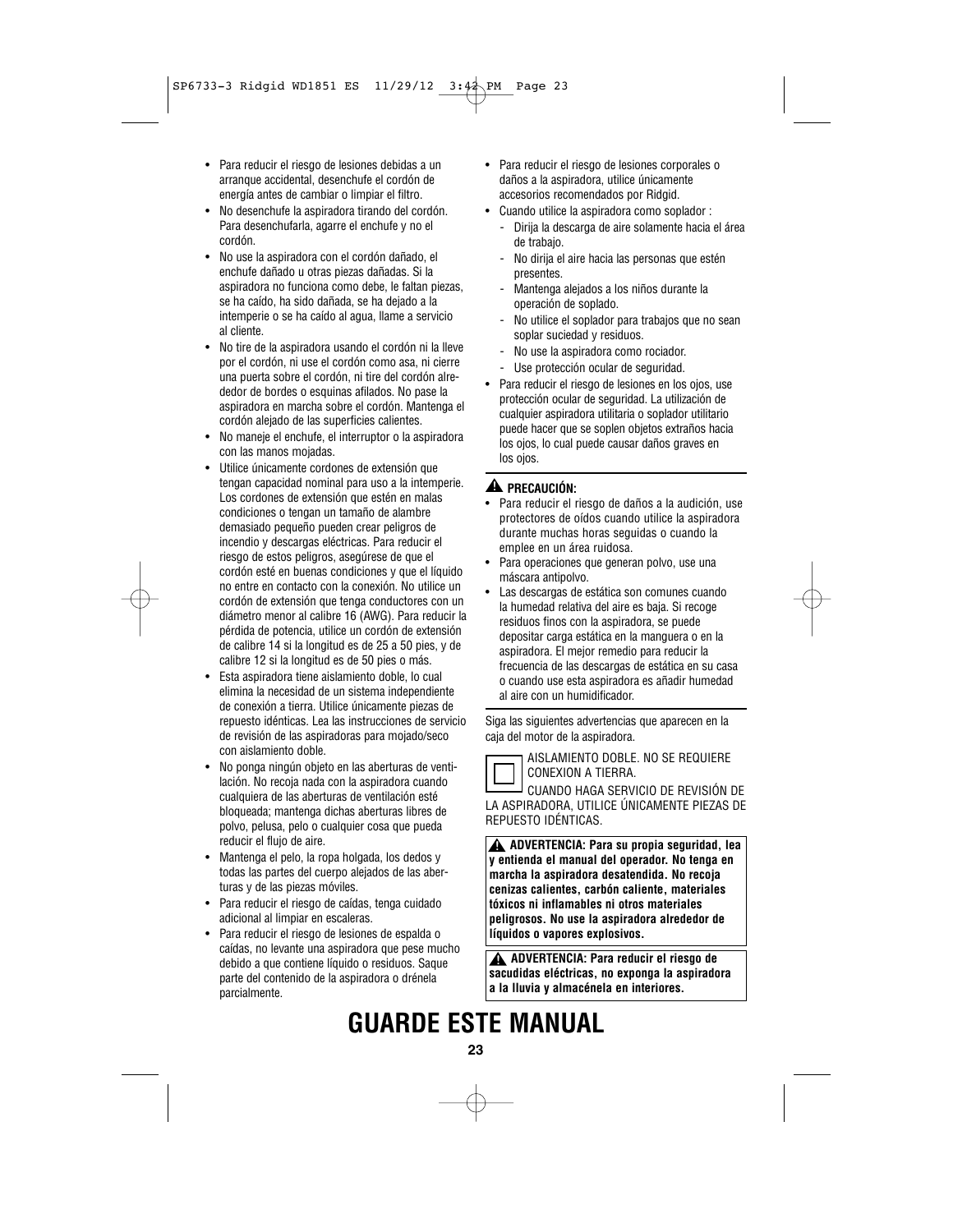# **Introducción**

Esta aspiradora para mojado/seco está diseñada solamente para uso doméstico. Se puede utilizar para recoger materiales mojados o secos y se puede usar como soplador.

Lea este manual del usuario para familiarizarse con las características del producto y para entender la utilización específica de su nueva aspiradora.

# **Desempaquetado y comprobación del contenido de la caja de cartón**

### **Herramientas necesarias**







**Destornillador Phillips**

Consulte el dibujo de ensamblaje para averiguar el posicionamiento de las piezas.

| Martillo |
|----------|
|----------|

**Martillo Mazo**

Saque todo el contenido de la caja de cartón. Asegúrese de que no falte ningún artículo utilizando la lista del contenido de la caja. Llame al 1-800-4-RIDGID (1-800-474-3443) desde los EE.UU. y Canadá, y al 01-800-701-9811 desde México, o envíenos un correo electrónico a info@ridgid.com si cualquier pieza está dañada o falta.

| Lista del contenido de la caja de cartón |                                                         |       |
|------------------------------------------|---------------------------------------------------------|-------|
| Clave                                    | <b>Descripción</b>                                      | Cant. |
| А                                        | Aspiradora para mojado/seco1                            |       |
| $B^*$                                    | Filtro Qwik Lock™1                                      |       |
| $C^*$                                    |                                                         |       |
| $D^*$                                    |                                                         |       |
| F                                        | Manguera de fijación Dual-Flex <sup>™</sup> 1           |       |
| F                                        | Boquilla de uso general1                                |       |
| G                                        | Boquilla para mojado1                                   |       |
| н                                        |                                                         |       |
| I                                        |                                                         |       |
| J                                        |                                                         |       |
| Κ                                        | Silenciador/Difusor1                                    |       |
| L                                        | Manual del usuario 1                                    |       |
|                                          | * El Clina colonia non en establecia en la estacial del |       |

El filtro viene preensamblado en el cabezal del motor.

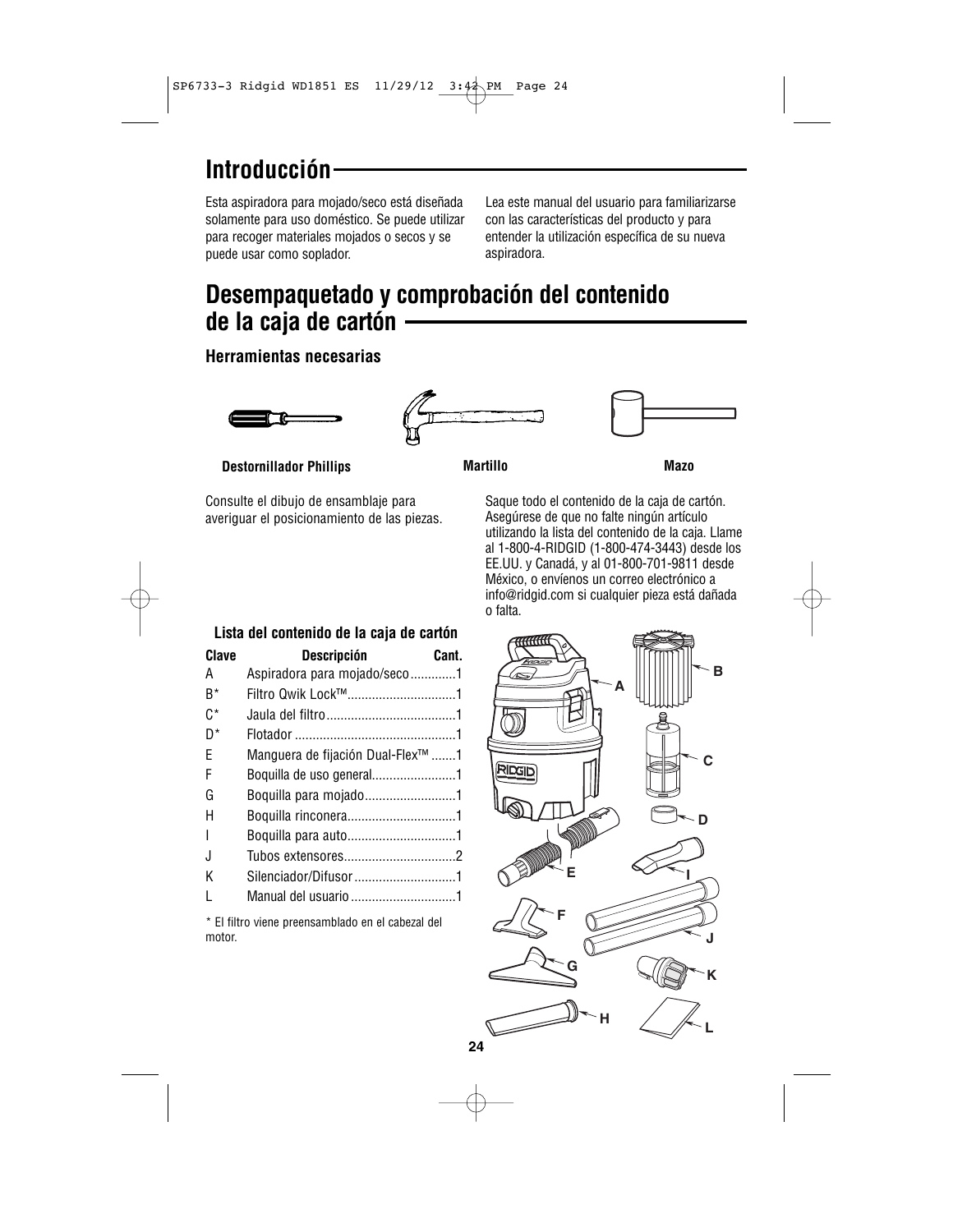# **Desempaquetado y comprobación del contenido de la caja de cartón (continuación)**

| Clave                       | <b>Descripción</b>          | Cant. |
|-----------------------------|-----------------------------|-------|
| Caja de cartón que contiene |                             |       |
|                             | las piezas siguientes:      |       |
| М                           | Bolsa de almacenamiento 1   |       |
| N                           |                             |       |
| 0                           |                             |       |
| P                           |                             |       |
| Q                           | Base de soporte derecha 1   |       |
| R                           | Base de soporte izquierda 1 |       |



| <b>Descripción</b><br>Clave | Cant.                                                                                              |
|-----------------------------|----------------------------------------------------------------------------------------------------|
| Bolsa de piezas sueltas     |                                                                                                    |
| que contiene lo siguiente:  |                                                                                                    |
|                             |                                                                                                    |
|                             |                                                                                                    |
|                             |                                                                                                    |
|                             |                                                                                                    |
|                             | Ruedecilla de 2 pulgadas2<br>Tuerca de tapa de 1/2 pulgada2<br>Tornillo de tipo AB No. 10 x 1-3/44 |

**U T** (pmmmmmmmmm **V S**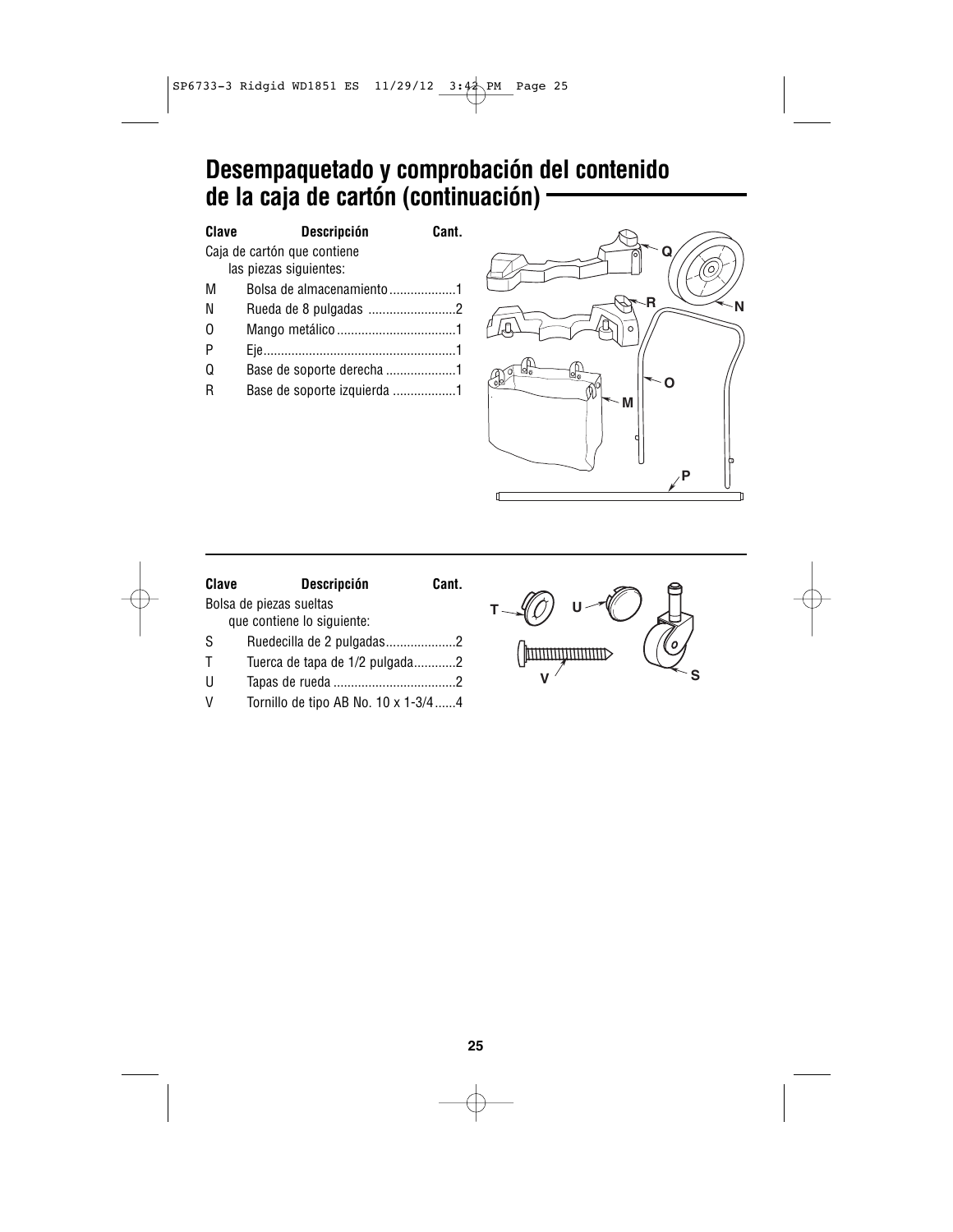# **Remoción e instalación del filtro**

### **Remoción e instalación del filtro Qwik Lock™**

### **Remoción del filtro:**

- 1. Sostenga las lengüetas del filtro Qwik Lock™ en cada mano.
- 2. Con un dedo pulgar en el vástago Qwik Lock™, que sobresale a través de la placa del filtro integrada, levante las lengüetas del filtro a la vez que empuja hacia abajo sobre el vástago.
- 3. Esta acción hará que el filtro se suelte de la jaula del filtro. Deslice el filtro hasta retirarlo de la jaula.

### **Instalación del filtro:**

- 1. Deslice cuidadosamente el filtro Qwik Lock™ sobre la jaula del filtro y presione hacia abajo sobre el borde exterior del filtro hasta que el empaque de goma ubicado en la parte inferior del filtro se asiente firmemente alrededor de la base de la jaula del filtro y contra la tapa.
- 2. Alinee el agujero central pequeño ubicado en la parte superior del filtro sobre el vástago Qwik Lock™ ubicado en la jaula del filtro. Presione firmemente sobre la parte de arriba del filtro cerca del vástago, para permitir que el filtro se acople a presión sobre la bola ubicada en el extremo del vástago. Una vez hecho esto, el filtro estará instalado.

**NOTA:** Si no se asienta apropiadamente el empaque inferior, el resultado podría ser que los residuos rodeen el filtro.

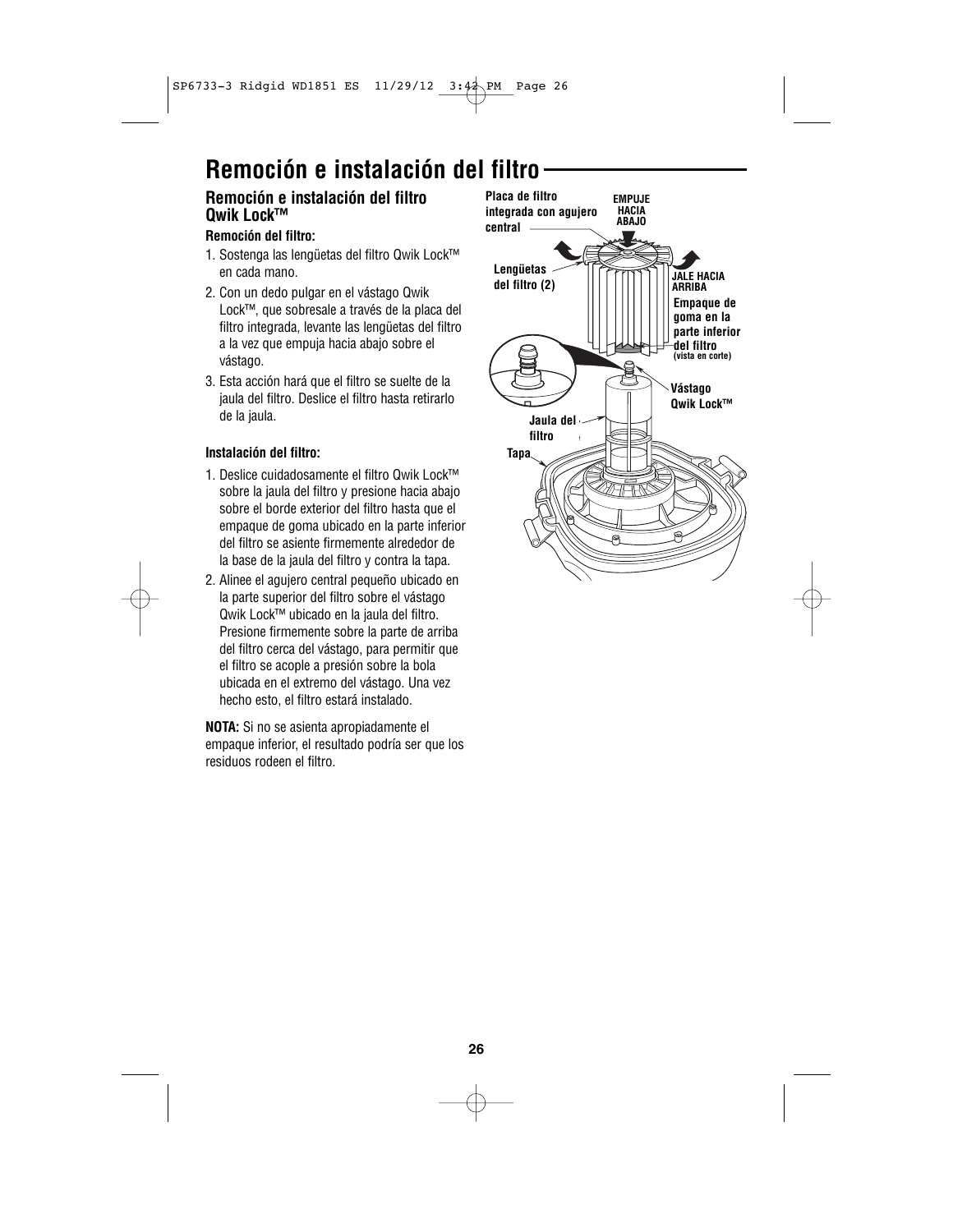### **Ensamblaje del tambor/base de soporte**

Si cualquiera de las piezas falta o está dañada, póngase en contacto con Servicio al Cliente. No monte la aspiradora hasta que tenga todas las piezas.

- 1. Introduzca la base de soporte izquierda y la base de soporte derecha en la parte inferior del tambor, de la manera que se muestra en la ilustración. Es posible que se necesiten unos golpes ligeros con un mazo o un martillo para asentar completamente ambas bases de soporte.
- 2. Instale (4) tornillos No. 10 x 1-3/4 pulgadas en los agujeros correspondientes ubicados tanto en el lado derecho como en el lado izquierdo de la base de soporte, sujetándolos firmemente a la parte inferior del tambor. Apriete los tornillos sólo hasta que queden perfectamente ajustados. No los apriete demasiado, ya que esto podría tender a deformar las bases de soporte.
- 3. Instalación de la tuerca de tapa
- a. Coloque la tuerca de tapa en el extremo del eje.
- b. Golpee ligeramente la tuerca de tapa con el martillo hasta que esté completamente asentada.
- c. Coloque la rueda en el eje con la parte lisa de la rueda orientada hacia afuera.

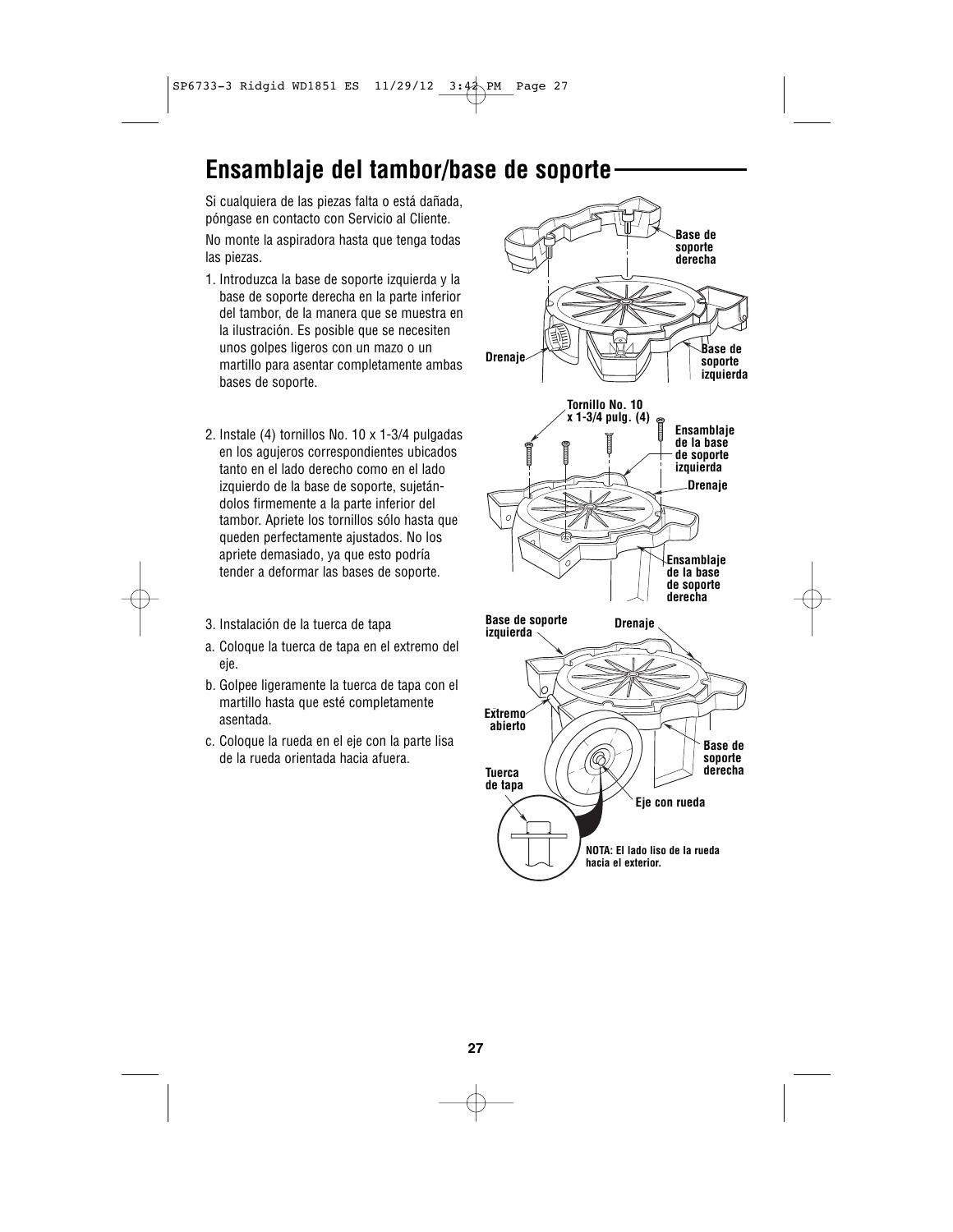# **Ensamblaje del tambor/base de soporte (cont.)**

- 4. Deslice el extremo abierto del eje a través de la base de soporte izquierda, asegurándose de que la ranura de la pata se alinee con el agujero de la cuna. Deslice dicho extremo completamente a través de la base de soporte derecha. Es posible que se requieran golpes ligeros con un mazo para introducir completamente el eje.
- 5. Instale la segunda rueda en el eje con la parte lisa de la rueda orientada hacia afuera.
- 6. Instale la segunda tuerca de tapa. Golpee ligeramente la tuerca de tapa hasta que esté firmemente asentada.
- 7. Utilizando un mazo de goma o un martillo, golpee suavemente la tapa de la rueda sobre la rueda derecha hasta que dicha tapa de la rueda esté firmemente asentada en la rueda. Se requiere hacer esto tanto en los lados izquierdo como derecho.
- 8. Introduzca el vástago de la ruedecilla en el receptáculo del pie de ruedecilla, de la manera que se muestra en la ilustración (ruedecilla delantera solamente).
- 9. Empuje sobre la ruedecilla hasta que la bola del vástago de la ruedecilla esté introducida completamente en el receptáculo. Usted podrá oír como la bola se acopla a presión en el receptáculo y la ruedecilla girará fácilmente cuando el posicionamiento sea correcto.

### **Instalación del asa**

Oprima y mantenga oprimidos los botones de liberación mientras instala el asa en los receptáculos para el asa ubicados en el tambor (vea la ilustración).

**NOTA:** Un chasquido audible de los botones de liberación indica un acoplamiento exitoso del asa.

### **Remoción del asa**

Oprima y mantenga oprimidos los botones de liberación, de la manera que se muestra en la ilustración. Mientras oprime firmemente los botones de liberación, tire del asa hacia arriba hasta quitarla (vea la ilustración).



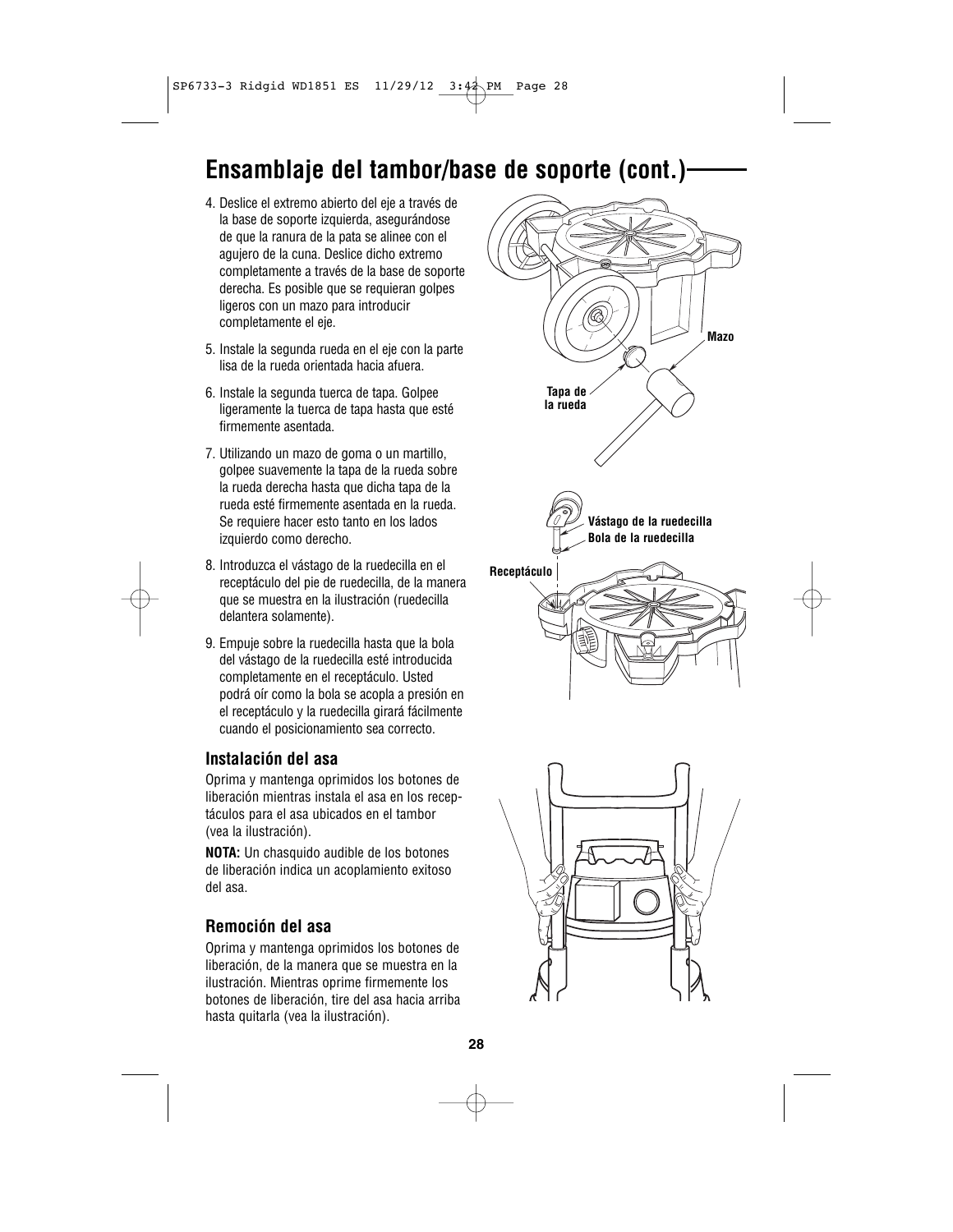# **Ensamblaje del tambor/base de soporte (cont.)**

### **Instalación del portaherramientas**

Instale el portaherramientas de la manera que se muestra en la ilustración, con los portatubos extensores orientados hacia la unidad.



# **Ensamblaje de la aspiradora para mojado/seco**

- 1. Posicione el ensamblaje del cabezal del motor sobre el ensamblaje del tambor/base de soporte, de la manera que se muestra en la ilustración (ensamblado antes).
- 2. Gire ambos pestillos hacia abajo y presione<br>
hasta que los oiga acoplarse a presión<br>
sobre las pestañas del tambor.<br> **Introduzca la manguera** hasta que los oiga acoplarse a presión sobre las pestañas del tambor.

Introduzca el extremo con botón pulsador de la manguera de "fijación Dual-Flex™" en la entrada de la aspiradora . La manguera debe acoplarse a presión en su sitio. Para quitar la manguera de la aspiradora, oprima el botón de liberación que está en el ensamblaje de la manguera y tire de la manguera hasta sacarla de la entrada de la aspiradora, de la manera que se muestra en la ilustración.



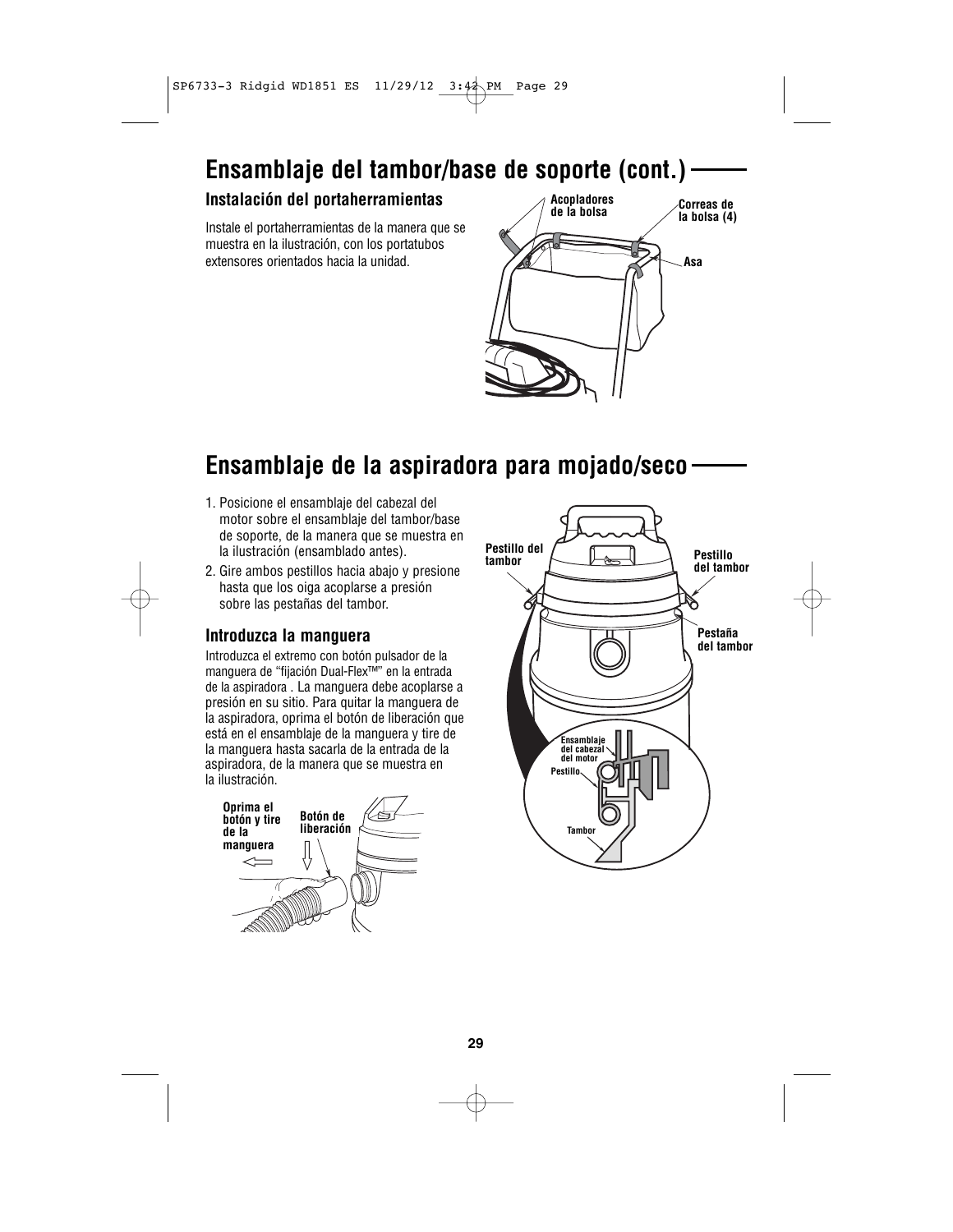### **Funcionamiento**

- **ADVERTENCIA: Para reducir el riesgo de incendio, explosión o daños a la aspiradora: !**
- **No deje la aspiradora en marcha mientras esté desatendida. Usted podría no notar señales importantes que indiquen un funcionamiento anormal, tal como pérdida de succión, residuos o líquido que salen por el escape o ruidos anormales del motor. Deje de usar la aspiradora inmediatamente si observa estas señales.**
- **No deje la aspiradora enchufada cuando no se esté utilizando.**
- **No continúe usando la aspiradora cuando el flotador haya cortado la succión.**
- **Las chispas generadas dentro del motor pueden incendiar los materiales inflamables suspendidos en el aire. No utilice la aspiradora cerca de líquidos inflamables ni en áreas con gases o vapores inflamables o polvo explosivo/suspendido en el aire. Los líquidos inflamables, gases inflamables y los vapores inflamables incluyen: líquido encendedor, limpiadores tipo solvente, pinturas a base de aceite, gasolina, alcohol y rociadores tipo aerosol. Los polvos explosivos incluyen: carbón, magnesio, aluminio, grano de cereal y pólvora.**
- **No recoja con la aspiradora polvos explosivos, líquidos inflamables ni cenizas calientes.**

**ADVERTENCIA: Para reducir el riesgo de descargas eléctricas o lesiones: !**

- **No exponga la aspiradora a la lluvia ni deje que entre líquido en el compartimiento del motor. Almacene la aspiradora en un lugar interior.**
- **No maneje el enchufe, el interruptor o la aspiradora con las manos mojadas.**
- **Desenchufe la aspiradora antes de hacerle servicio de ajustes y reparaciones. Si la aspiradora no está funcionando como debería, le faltan piezas, se ha caído, está dañada, se ha dejado a la intemperie o se ha caído al agua, devuélvala a un centro de servicio independiente o llame a servicio al cliente.**
- **Cuando utilice un cordón de extensión, utilice únicamente cordones con capacidad nominal para uso a la intemperie que estén en buenas condiciones. No deje que la conexión entre en contacto con líquido.**

Para reducir el riesgo de sacudidas eléctricas, esta aspiradora tiene un enchufe polarizado (un terminal es más ancho que el otro, excepto en los modelos de 230 V). Este enchufe entrará en un tomacorriente polarizado solamente de una manera. Si el enchufe no entra por completo en el tomacorriente, déle la vuelta. Si sigue sin entrar, póngase en contacto con un electricista competente para instalar el tomacorriente adecuado. No haga ningún tipo de cambio en el enchufe.

Después de enchufar el cordón de energía en el tomacorriente, encienda la unidad empujando el interruptor de la posición "O" a la posición "|". Los símbolos utilizados en el accionador del interruptor son los símbolos internacionales de "encendido y apagado".

# **= APAGADO = ENCENDIDO**

Familiarícese con los accesorios que se incluyen con la aspiradora. Cada accesorio puede usarse de diversas maneras para aspirar y soplar residuos. A continuación hay una lista de los accesorios y de sus usos.

**Boquilla de uso general:** Boquilla que se usa en la mayoría de las aplicaciones de aspiración.

**Boquilla para mojado:** Se utiliza para recoger materiales mojados en superficies lisas con el fin de recoger líquidos y secar la superficie en una sola pasada.

**Boquilla para auto:** Boquilla para recoger materiales secos en interiores de auto y en la mayoría de limpiezas de tapicería.

**Tubos extensores:** Estos tubos pueden conectarse entre sí y proporcionan longitud adicional para tener más alcance.

**Manguera de fijación Dual-Flex™:** Proporciona transferencia de capacidad de aspiración o soplado al lugar de trabajo. Proporciona los medios para acoplar los tubos extensores y las boquillas.

**Boquilla rinconera:** Se utiliza para recoger residuos en lugares difíciles de alcanzar.

**Silenciador/Difusor:** Utilícelo para dispersar la corriente de aire de escape mientras reduce el ruido. Introdúzcalo en el orificio de soplado.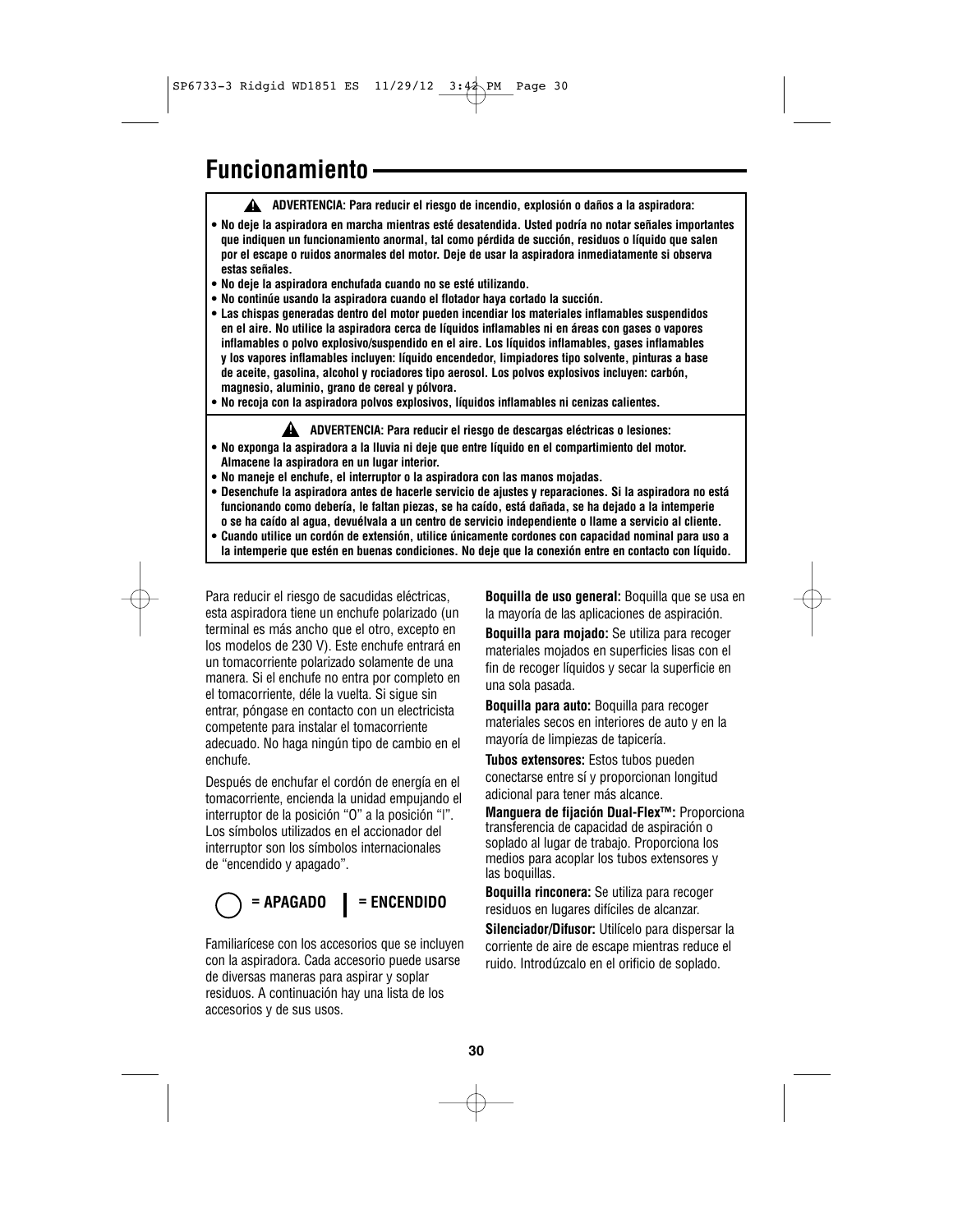# **Funcionamiento (continuación)**

### **Recogida de materiales secos con la aspiradora**

- 1. El filtro debe estar siempre en posición correcta, en todo momento, para evitar fugas y posibles daños a la aspiradora.
- 2. La aspiradora para mojado/seco viene con el filtro VF5000 instalado. Al utilizar la aspiradora para recoger polvo muy fino, será necesario que usted vacíe el tambor y limpie el filtro a intervalos más frecuentes para mantener un rendimiento óptimo.

**NOTA:** Se necesita un filtro seco para recoger material seco. Si utiliza la aspiradora para recoger polvo cuando el filtro está mojado, éste se atascará rápidamente y será muy difícil limpiarlo. Deje que el filtro se seque antes de almacenar la unidad.

### **Recogida de líquidos con la aspiradora IMPORTANTE:**

- 1. Al recoger pequeñas cantidades de líquido se podrá dejar puesto el filtro.
- 2. Al recoger grandes cantidades de líquido recomendamos quitar el filtro. Si no se quita el filtro, éste se saturará y podrá aparecer niebla en el escape.
- 3. Después de usar la aspiradora para recoger líquidos, se debe secar el filtro para reducir el riesgo de posible moho y daños al filtro.
- 4. Cuando el líquido que se encuentre en el tambor alcance un nivel predeterminado, el mecanismo del flotador subirá automáticamente para cortar el flujo de aire. Cuando esto suceda, apague la aspiradora, desenchufe el cordón de energía y vacíe el tambor. Sabrá que el flotador ha subido porque el flujo de aire de la aspiradora cesará y subirá el tono del ruido del motor debido a que se producirá un aumento de la velocidad del mismo.

**IMPORTANTE:** Para reducir el riesgo de daños a la aspiradora, no tenga en marcha el motor con el flotador en la posición elevada.

**ADVERTENCIA: No utilice la aspiradora sin ! la jaula del filtro y el flotador, ya que estas piezas evitan que entre líquido en el impulsor y dañe el motor.**

### **Vaciado del tambor**

**PRECAUCIÓN: Para reducir el riesgo de que ! se produzcan lesiones en la espalda o caídas, no levante la aspiradora si pesa demasiado debido a que contiene líquido o residuos. Saque o haga salir una cantidad suficiente del contenido para hacer que la aspiradora sea suficientemente liviana como para poder levantarla cómodamente** 

- 1. La aspiradora viene equipada con un drenaje para vaciarla fácilmente de líquidos. Simplemente desenrosque la tapa del drenaje y levante ligeramente el lado opuesto para vaciar el tambor.
- 2. Otra opción es quitar el ensamblaje del cabezal del motor.
- 3. Ponga a un lado el ensamblaje del cabezal del motor en un área limpia mientras vacía el tambor.
- 4. Vierta el contenido del tambor en el recipiente de eliminación de residuos apropiado.

### **Traslado de la aspiradora para mojado/seco**

En caso de que sea necesario levantar la aspiradora para trasladarla, las asas ubicadas en los lados del tambor para polvo se usan para levantar la aspiradora. Para maniobrar la aspiradora, se debe usar el asa de empuje/ tracción ubicada en la parte trasera de la unidad.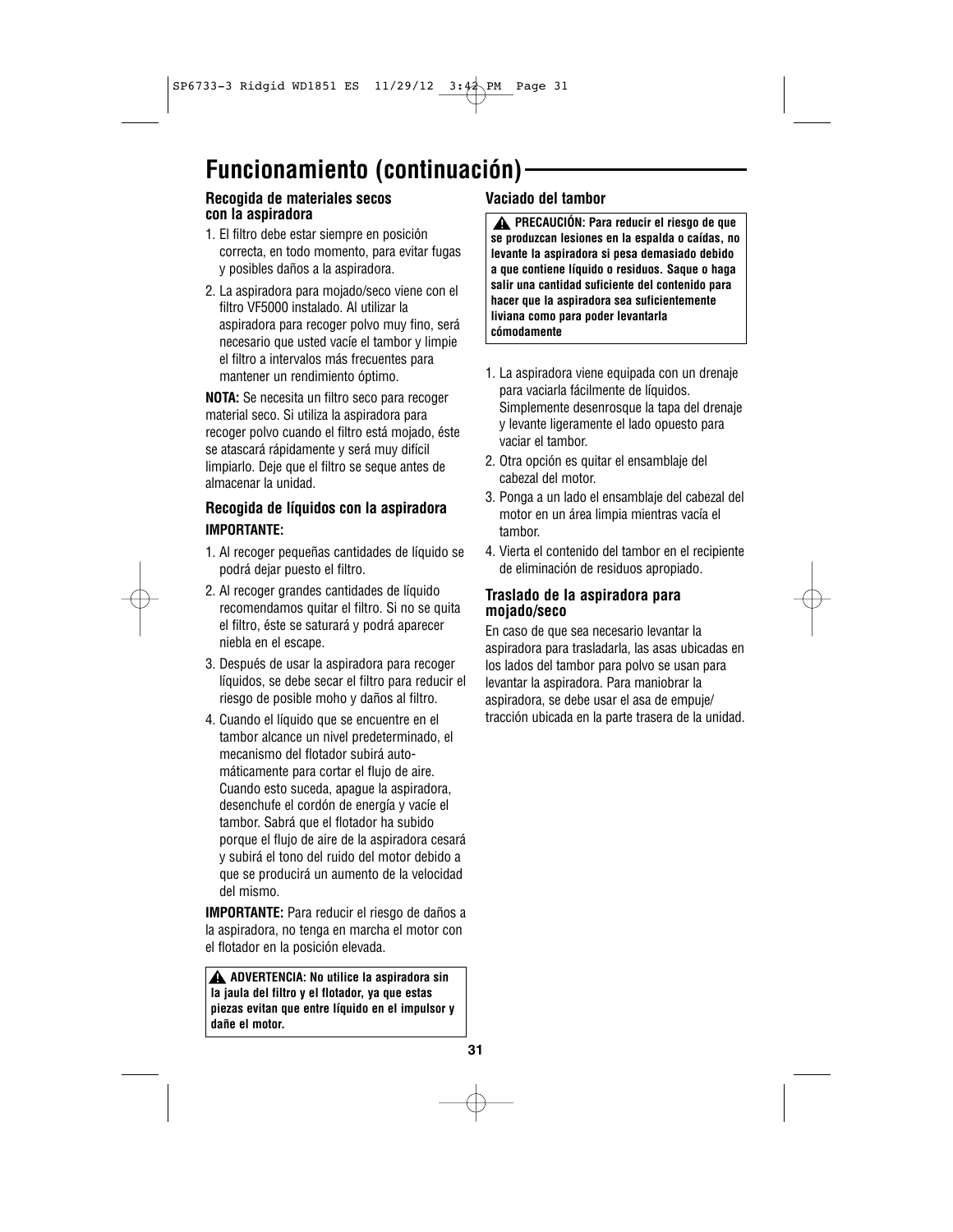# **Funcionamiento (continuación)**

### **Dispositivo de soplado**

La aspiradora cuenta con un orificio de soplado. Puede soplar aserrín y otros residuos. Siga los pasos que se indican a continuación para usar la aspiradora como soplador.

**ADVERTENCIA: Use siempre protectores ! oculares de seguridad que cumplan con la norma ANSI Z87.1 (o en Canadá, con la norma CSA Z94.3) antes de utilizar la aspiradora como soplador.**

**ADVERTENCIA: Para reducir el riesgo de ! lesiones a las personas que estén presentes, manténgalas alejadas de los residuos soplados.**

**PRECAUCIÓN: Use una máscara antipolvo si ! el soplado genera polvo que podría ser inhalado.**

**PRECAUCIÓN: Para reducir el riesgo de ! daños a la audición, use protectores de oídos cuando utilice la aspiradora/soplador durante muchas horas seguidas o cuando la utilice en un área ruidosa.**

- 1. Localice el orificio de soplado de la aspiradora.
- 2. Inserte el extremo de fijación de la manguera de fijación Dual-Flex™ en el orificio de soplado de la aspiradora. La manguera debe acoplarse a presión en su sitio. Para quitar la manguera de la aspiradora, oprima el botón de liberación ubicado en el ensamblaje de la manguera y tire de la manguera hasta sacarla de la entrada de la aspiradora.
- 3. (Opcional) Acople un tubo extensor en el extremo opuesto de la manguera y luego coloque la boquilla para auto en el tubo.
- 4. Encienda la aspiradora y estará listo para usarla como soplador.

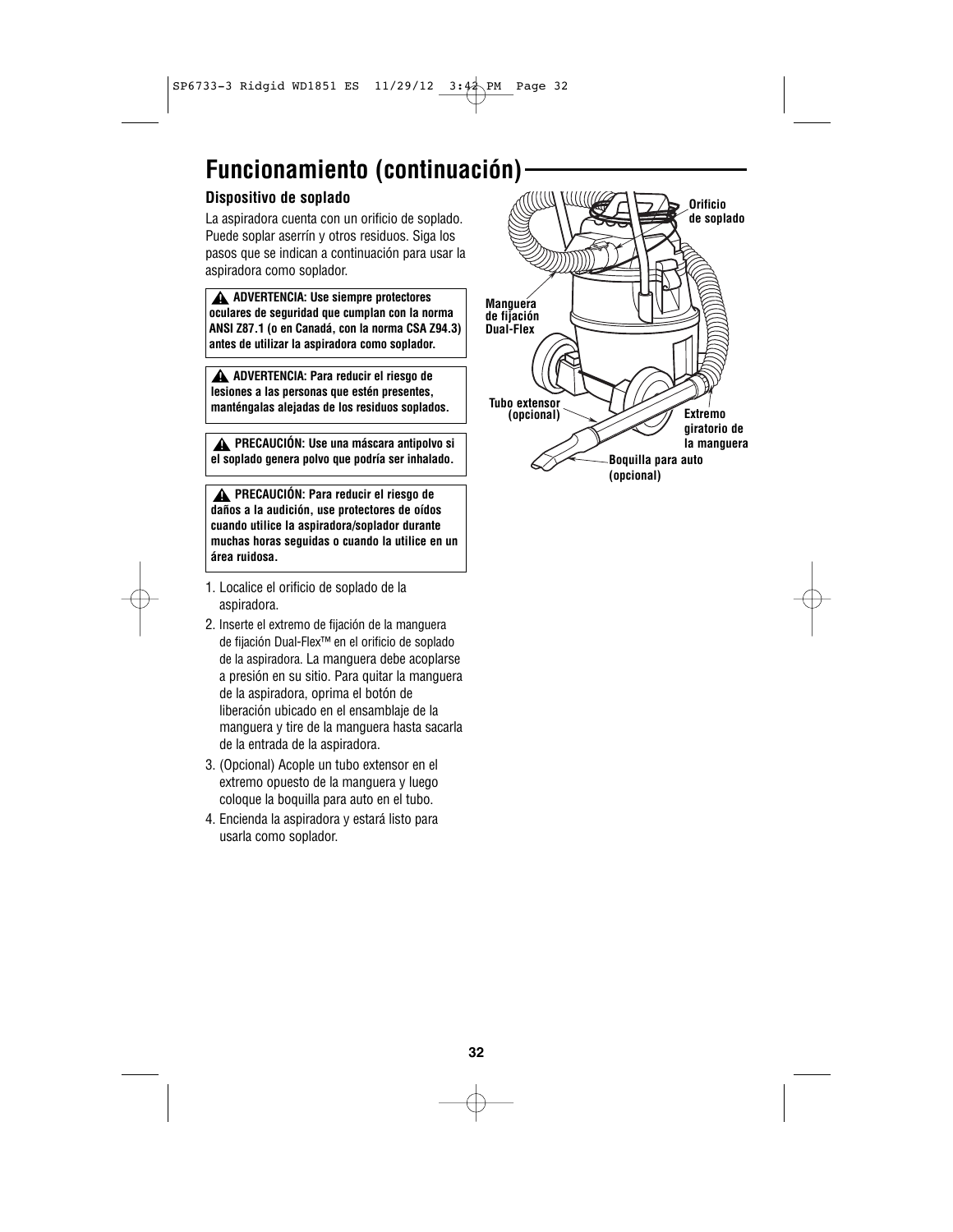### **Almacenamiento de los accesorios y la manguera**

Los accesorios se pueden almacenar en la bolsa desmontable o en las dos ubicaciones que están en la base de soporte derecha/izquierda. La manguera o los tubos extensores se pueden almacenar en las áreas marcadas con las palabras Hose Storage (Almacenamiento de la manguera). La manguera se puede almacenar enrollándola alrededor de la unidad e introduciendo el extremo abierto en una de las ubicaciones de almacenamiento que están en el ensamblaje de las bases de soporte. Alternativamente, los tubos extensores también se pueden almacenar en esta ubicación introduciendo cualquiera de los extremos de los tubos extensores en los receptores de almacenamiento ubicados en la base de soporte.



**Accessory Storage Compartimiento de Compartment almacenamiento de accesorios**



### **Enrollado del cordón**

Cuando se haya completado la limpieza con la aspiradora, desenchufe el cordón de energía y enróllelo alrededor del ensamblaje del cabezal del motor, de la manera que se muestra en la ilustración. El cordón se debe enrollar debajo del asa de tracción (por encima de la entrada) y alrededor y debajo del enrollador del cordón ubicado en la cubierta del motor.



# **Mantenimiento**

### **Filtro**

**ADVERTENCIA: Para reducir el riesgo de ! lesiones debidas a un arranque accidental, desenchufe el cordón de energía antes de cambiar o limpiar el filtro.**

La aspiradora para seco/mojado profesional WD1851 se suministra con el mejor filtro para polvo fino Qwik Lock™ de RIDGID. Los filtros para polvo fino Qwik Lock™ de repuesto están disponibles en el establecimiento donde usted compró su aspiradora. Pida el filtro para polvo fino Qwik Lock™ de RIDGID VF5000.

**NOTA:** Este filtro está hecho de papel de alta calidad diseñado para detener partículas de polvo muy pequeñas. El filtro se puede usar para recoger material seco o pequeñas cantidades de líquido. Maneje el filtro

cuidadosamente al quitarlo para limpiarlo o al instalarlo. Es posible que se produzcan arrugas en los pliegues del filtro, pero dichas arrugas no afectarán el funcionamiento del filtro.

### **Remoción del filtro**

Consulte la sección de este manual "Remoción e instalación del filtro" en la página 26.

**IMPORTANTE:** Para evitar daños a la rueda del soplador y al motor, vuelva a instalar siempre el filtro antes de usar la aspiradora para recoger material seco.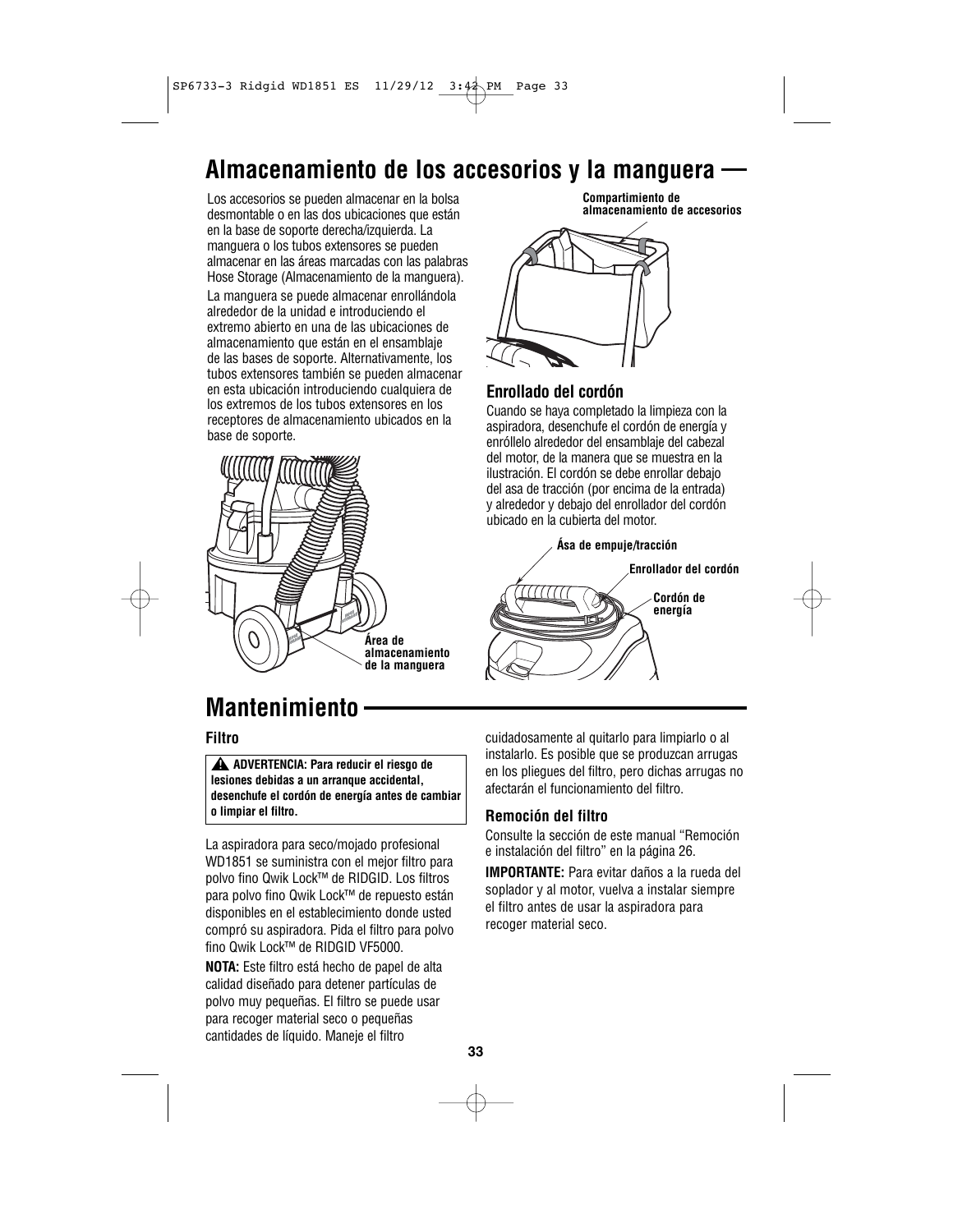# **Mantenimiento (continuación)**

### **Limpieza de un filtro seco**

**NOTA:** Para lograr una limpieza óptima con el fin de eliminar el polvo acumulado en el filtro, limpie el filtro en un área abierta. La limpieza del filtro DEBE realizarse al aire libre y no en el interior de una vivienda.

- 1. Quite el filtro de la aspiradora. Golpee suavemente el filtro contra la pared interior del tambor para polvo. Los residuos se soltarán y caerán.
- 2. Para limpiar minuciosamente el filtro seco con polvo fino (sin residuos), puede hacer pasar agua a través del filtro tal como se describe bajo "Limpieza de un filtro mojado".

#### **Limpieza de un filtro mojado**

Después de quitar el filtro, haga pasar agua a través de él usando una manguera o desde una espita. Tenga cuidado de que la presión del agua procedente de la manguera no sea tan fuerte como para dañar el filtro. Deje que el filtro se seque antes de almacenar la unidad.

**IMPORTANTE:** Después de limpiar el filtro, compruebe si éste tiene desgarraduras o agujeros pequeños. No use un filtro que tenga agujeros o desgarraduras. Incluso un agujero pequeño puede hacer que salga mucho polvo de la aspiradora. Si el filtro está desgastado o dañado, reemplácelo inmediatamente.

Deje que el filtro se seque antes de reinstalarlo y almacenar la aspiradora.

### **Limpieza y desinfección de la aspiradora para mojado/seco**

Para mantener el mejor aspecto posible de la aspiradora para mojado/seco, limpie su exterior con un paño humedecido con agua templada y un jabón suave.

Para limpiar el tambor:

- 1. Vacíe de residuos el tambor.
- 2. Lave a fondo el tambor con agua templada y un jabón suave.
- 3. Limpie el tambor con un paño seco.

Antes de un almacenamiento prolongado o según sea necesario (por ejemplo, si se recogen aguas residuales), se debe desinfectar el tambor. Para desinfectar el tambor:

- 1. Eche 1 galón de agua y 1 cucharadita de blanqueador de cloro en el tambor.
- 2. Deje que la solución repose durante 20 minutos y agítela cuidadosamente cada pocos minutos, asegurándose de mojar todas las superficies interiores del tambor.
- 3. Vacíe el tambor después de 20 minutos. Enjuáguelo con agua hasta que el olor a blanqueador desaparezca. Deje que el tambor se seque completamente antes de sellar el motor sobre el tambor.

### **Mantenimiento del cordón**

Cuando se haya completado la limpieza con la aspiradora, desenchufe el cordón y enróllelo alrededor de la cubierta del motor. Si el cordón de energía está dañado, debe ser reemplazado por el fabricante o su agente de servicio o por personal similarmente calificado, para reducir el riesgo de accidente.

### **Almacenamiento**

Antes de almacenar la aspiradora, se debe vaciar y limpiar el tambor para polvo. El cordón de energía se debe enrollar alrededor de la unidad. Los accesorios se deben mantener en la misma área que la aspiradora para que estén al alcance de la mano cuando se necesiten. La aspiradora se debe almacenar en interiores.

#### **Ruedecillas y ruedas**

Si el carro rechina o es difícil de hacer rodar, debe poner dos o tres gotas de aceite de uso general en el eje de cada rueda. Si las ruedecillas hacen ruido, puede poner una gota de aceite en el eje del rodillo para que hagan menos ruido.

#### **Armazón y mangos**

El mango metálico está pintado para impedir la formación de herrumbre. Sin embargo, los líquidos y los residuos corrosivos deben limpiarse con un paño suave si entran en contacto con el mango.

**ADVERTENCIA: Para garantizar la SEGURIDAD ! y CONFIABILIDAD del producto, las reparaciones y los ajustes deben realizarlos Centros de Servicio autorizados, usando siempre piezas de repuesto RIDGID.**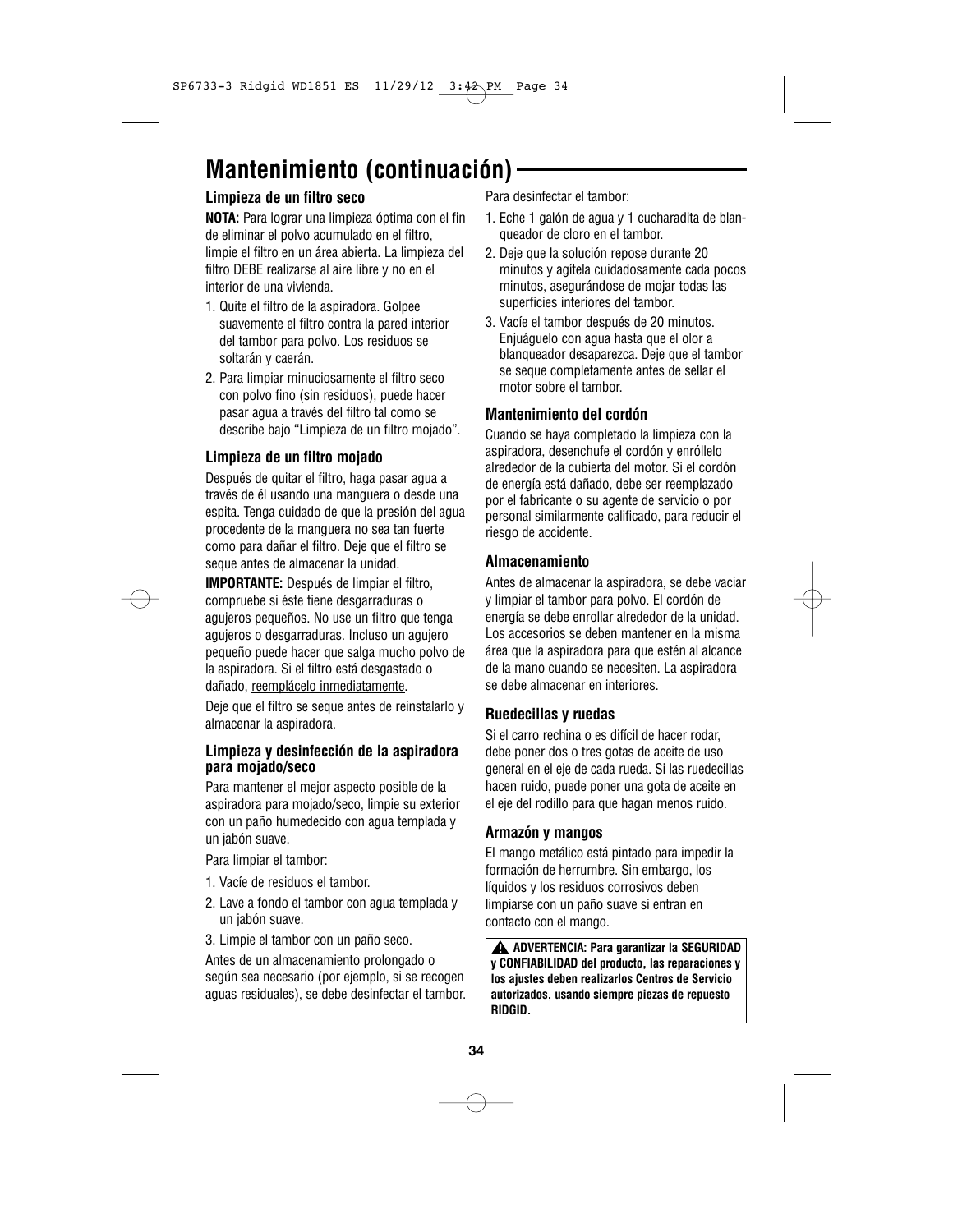

# **Notas**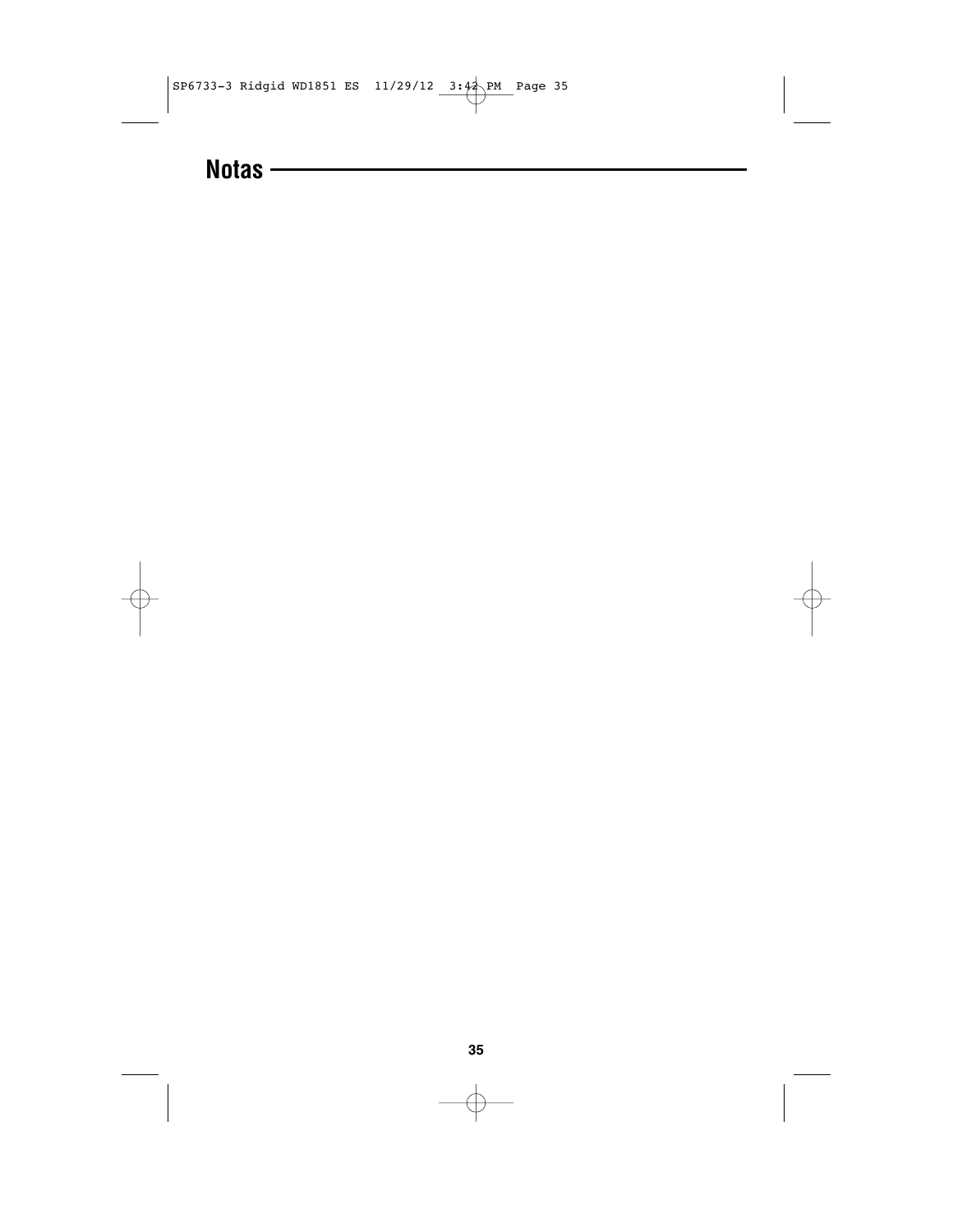### **Piezas de repuesto**

### **Aspiradora para mojado/seco profesional de 16 galones El número de catálogo WD1851 incluye los números de modelo WD18510/WD1851EX0**

**Las piezas RIDGID se encuentran disponibles en línea conectándose a www.ridgidparts.com** Pida siempre por número de pieza —no por número de clave

### **ADVERTENCIA ! SERVICIO DE AJUSTES Y REPARACIONES DE UNA ASPIRADORA PARA MOJADO/SECO CON AISLAMIENTO DOBLE**

**En una aspiradora para mojado/seco con aislamiento doble se proporcionan dos sistemas de aislamiento en vez de conexión a tierra. No se proporciona ningún medio de conexión a tierra en un aparato electrodoméstico con aislamiento doble, ni se debe añadir a éste ningún medio de conexión a tierra. El servicio de ajustes y reparaciones de una aspiradora para mojado/seco con aislamiento doble requiere extremado cuidado y conocimiento del sistema, y debe ser realizado únicamente por personal de servicio competente. Las piezas de repuesto para la aspiradora para mojado/seco con aislamiento doble deben ser idénticas a las** piezas que reemplazan. La aspiradora para mojado/seco con aislamiento doble está marcada con las<br>palabras "DOUBLE INSULATED" (con aislamiento doble) y puede que el símbolo **[**] (un cuadrado dentro palabras "DOUBLE INSULATED" (con aislamiento doble) y puede que el símbolo **del de un cuadrado) también esté marcado en los aparatos.**

**Para reducir el riesgo de lesiones por causa de descargas eléctricas, desenchufe el cordón de energía antes de hacer servicio de ajustes y reparaciones a las piezas eléctricas de la aspiradora para mojado/seco.**

| No. de<br>clave | No. de<br>pieza | Descripción                                                             |
|-----------------|-----------------|-------------------------------------------------------------------------|
| 1               | 830564          | Accionador del interruptor                                              |
| 2               | 813213          | Interruptor de palanca                                                  |
| 3               | 832327          | Ensamblaje del cabezal del motor (WD18510) (incluye las claves 6 y 7)   |
| 3               | 833115          | Ensamblaje del cabezal del motor (WD1851EX0) (incluye las claves 6 y 7) |
| 4               | VT2525          | Silenciador/Difusor                                                     |
| 5               | 826387          | Pestillo del tambor                                                     |
| 6               | 509488          | Flotador                                                                |
| 7               | 823201-3        | Jaula del filtro                                                        |
| 8               | VF5000          | Filtro<br>Ť.                                                            |
| 9               | VT2509          | Boquilla utilitaria<br>t                                                |
| 10              | VT2503          | Boquilla para auto<br>t                                                 |
| 11              | VT2510          | Boquilla para mojado<br>t                                               |
| 12              | VT2502          | Boquilla rinconera<br>t                                                 |
| 13              | VT2520          | Ensamblaje de manguera de fijación Dual-Flex <sup>™</sup><br>t          |
| 14              | VT2508          | Asa de extensión<br>$\pm$                                               |
| 15              | SP6733          | Manual del usuario                                                      |

† Estas piezas de repuesto pueden estar disponibles en el establecimiento donde usted compró la aspiradora.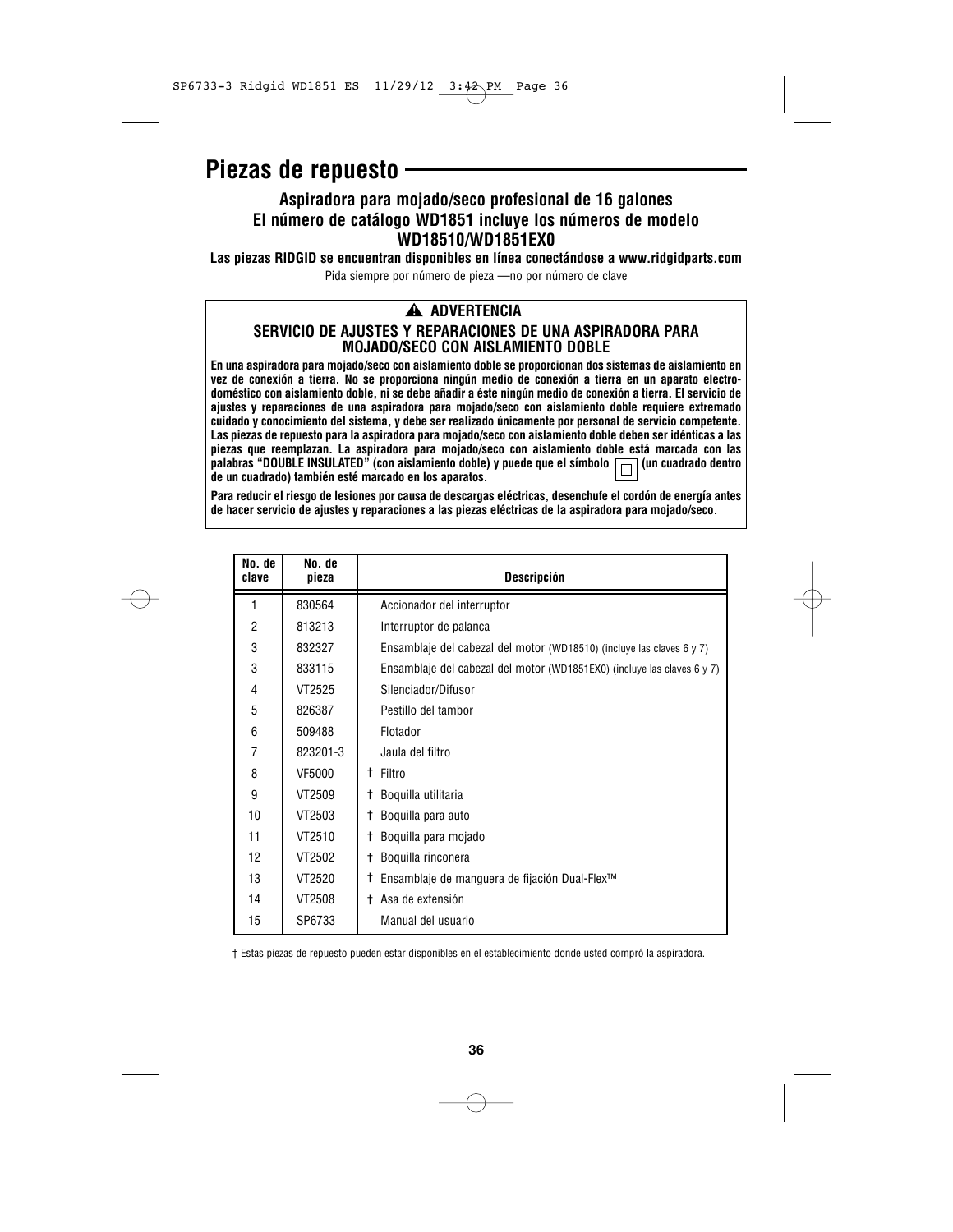# **Piezas de repuesto**

**Las piezas RIDGID se encuentran disponibles en línea conectándose a www.ridgidparts.com**

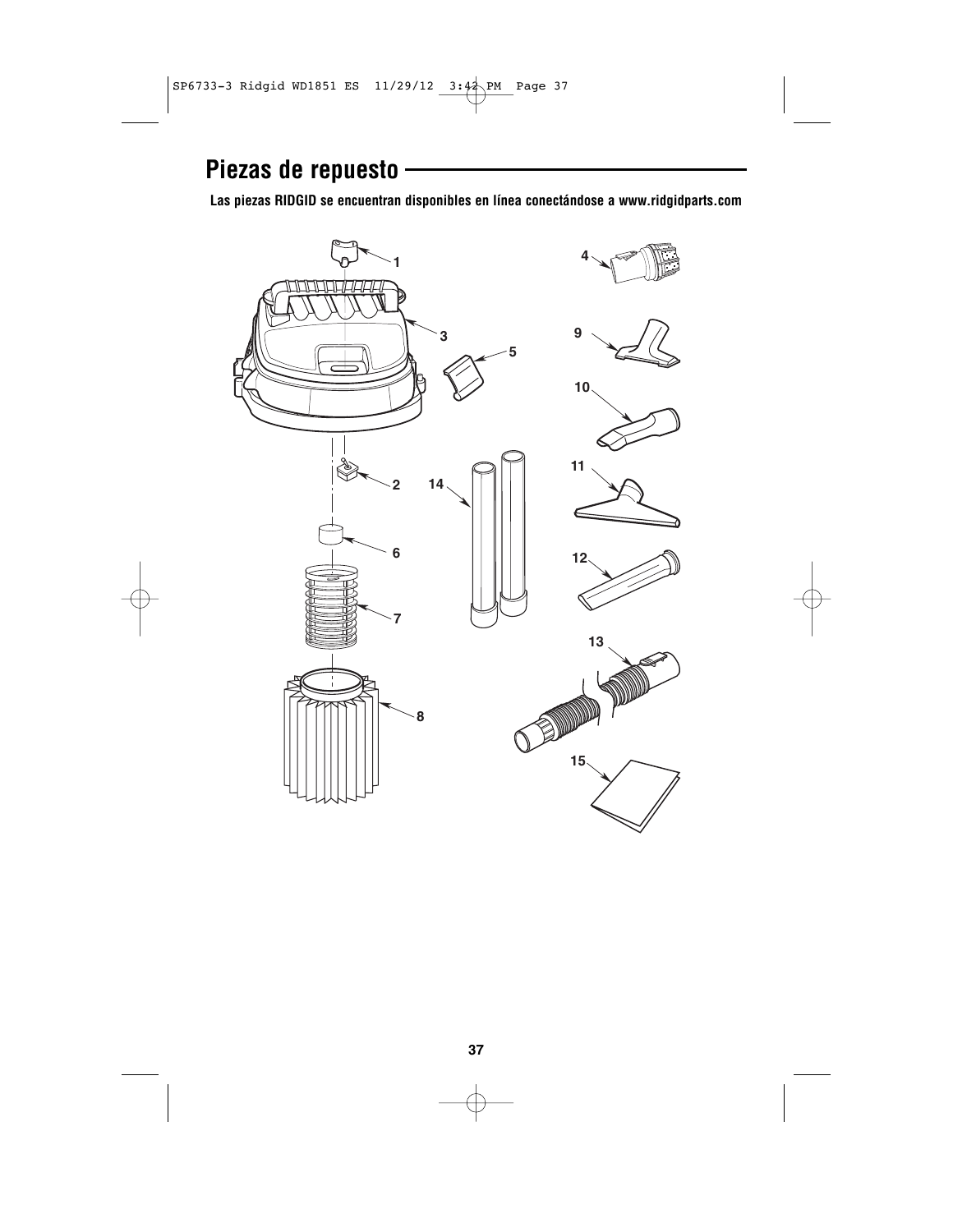# **Piezas de repuesto (continuación)**

### **Lista de piezas para el carrito de la aspiradora para mojado/seco**

**Las piezas RIDGID se encuentran disponibles en línea conectándose a www.ridgidparts.com**

Pida siempre por número de pieza —no por número de clave

| No. de<br>clave | No. de<br>pieza | <b>Descripción</b>                                                                |
|-----------------|-----------------|-----------------------------------------------------------------------------------|
| 1               | 830686          | Asa                                                                               |
| 2               | 830683          | Ensamblaje del tambor para polvo                                                  |
| 3               | 73185           | Tapa del drenaje                                                                  |
| 4               | 830611          | Tapa de rueda                                                                     |
| 5               | 813836-1        | Tuerca de tapa de 1/2 pulgada                                                     |
| 6               | 830682          | Ensamblaje de rueda de 8 pulgadas<br>(incluye las claves $4 \vee 5$ )             |
| 7               | 831024          | Eje                                                                               |
| 8               | 830576          | Base de soporte derecha                                                           |
| 9               | 830577          | Base de soporte izquierda                                                         |
| 10              | 73102           | Ruedecilla                                                                        |
| 11              | 830597-2        | Bolsa                                                                             |
| 12              | 820563-12       | Tornillo tipo "AB" No. 10 x 1-3/4                                                 |
| 13              | 509748-1        | Bolsa de piezas sueltas (no ilustrada)<br>(incluye las claves 4, 5, 10 $\vee$ 12) |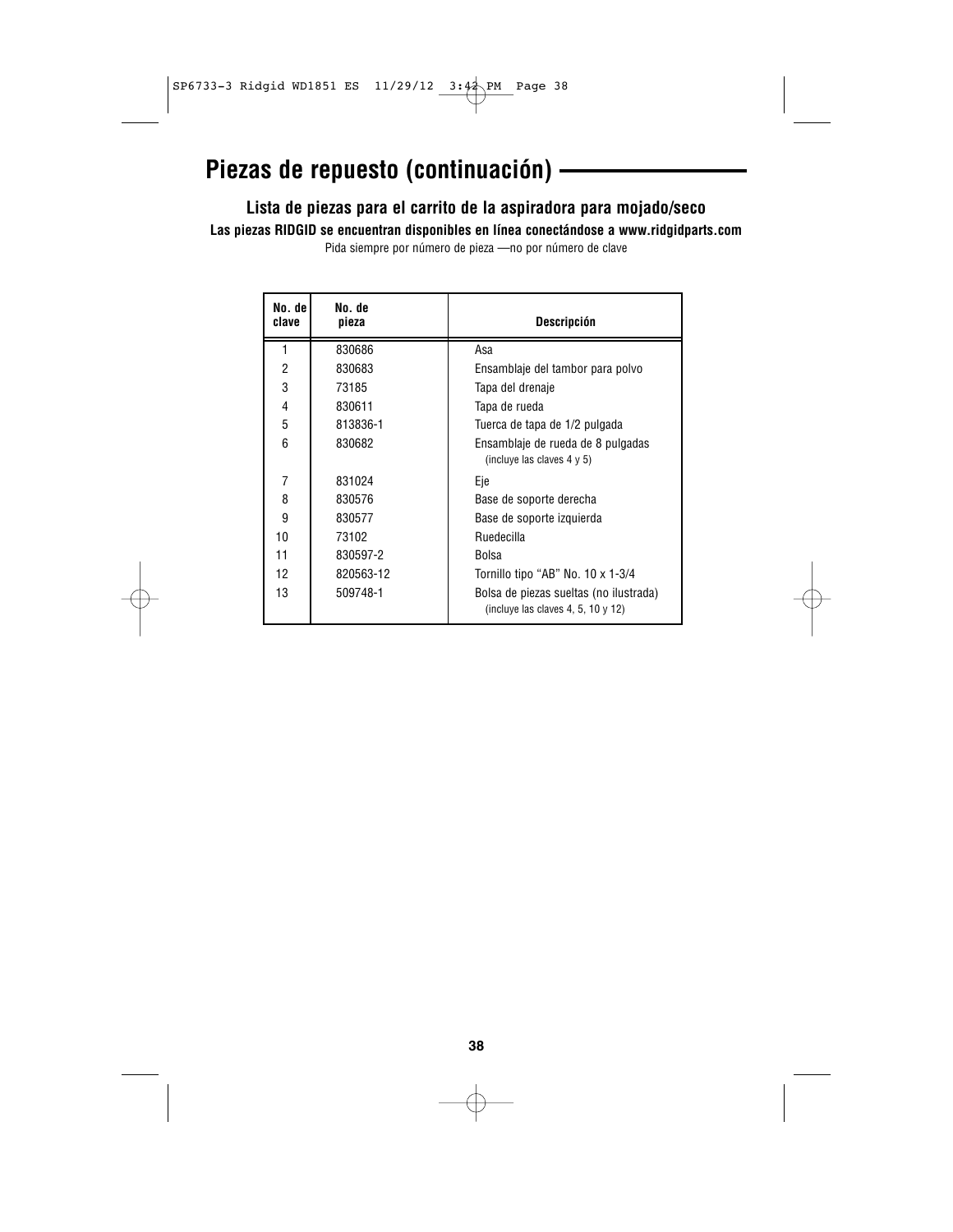